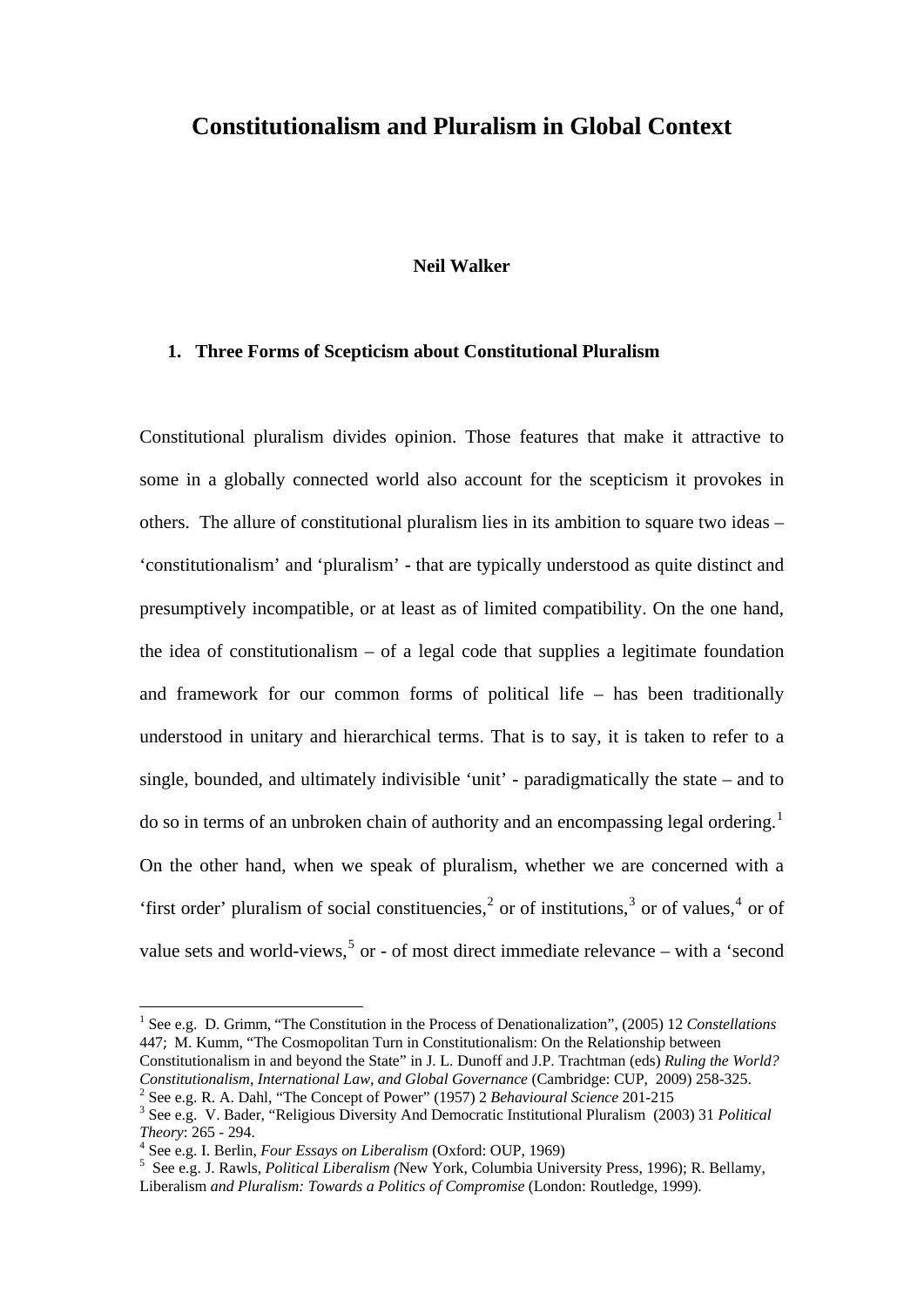order' pluralism of legal and political systems as a whole, the emphasis is always upon multiplicity and diversity and upon the non-hierarchical terms of the recognition and accommodation of that multiplicity and diversity. In crude terms, the constitutional pluralist seeks to retain from constitutionalism the idea of a single authorizing register for the political domain as a whole while at the same time retaining from pluralism a sense of the rich and irreducible diversity of that political domain.

 For the advocate of constitutional pluralism, moreover, the attraction is a matter both of fact and of value - of the force of circumstance as well as of preference. The fact that the constitutional landscape today - in our post-Westphalian age where globalizing economic, cultural, communicative, political and legal influences have both spread and diluted public power - is no longer organised into mutually exclusive nation state domains but instead occupies much overlapping transnational space, cannot help but alter our understanding of constitutional ordering. It means that, at least as the constitutional pluralist views the world, it becomes increasingly difficult if not impossible *not* to conceive of the environment of constitutionalism in non-unitary terms  $-$  as a place of heterarchically interlocking legal and political systems.<sup>[6](#page-1-0)</sup> The dimension of value lies in viewing this changing landscape not as a threat to the maintenance of the traditional template of constitutionalism but as a welcome opportunity to integrate what in conventional constitutional wisdom tend to be treated as contrasting and even opposing modalities of normative thought. The constitutional pluralist, in short, seeks to make a virtue out of necessity

 For the sceptic, on the other hand, any such sense of opportunity can only be the product of wishful thinking. Rather than achieving the reconciliation of opposites,

<span id="page-1-0"></span><sup>&</sup>lt;sup>6</sup> On the descriptive dimension of constitutional pluralism, see N. Walker, "The Idea of Constitutional Pluralism" (2002) 65 *Modern Law Review* 317.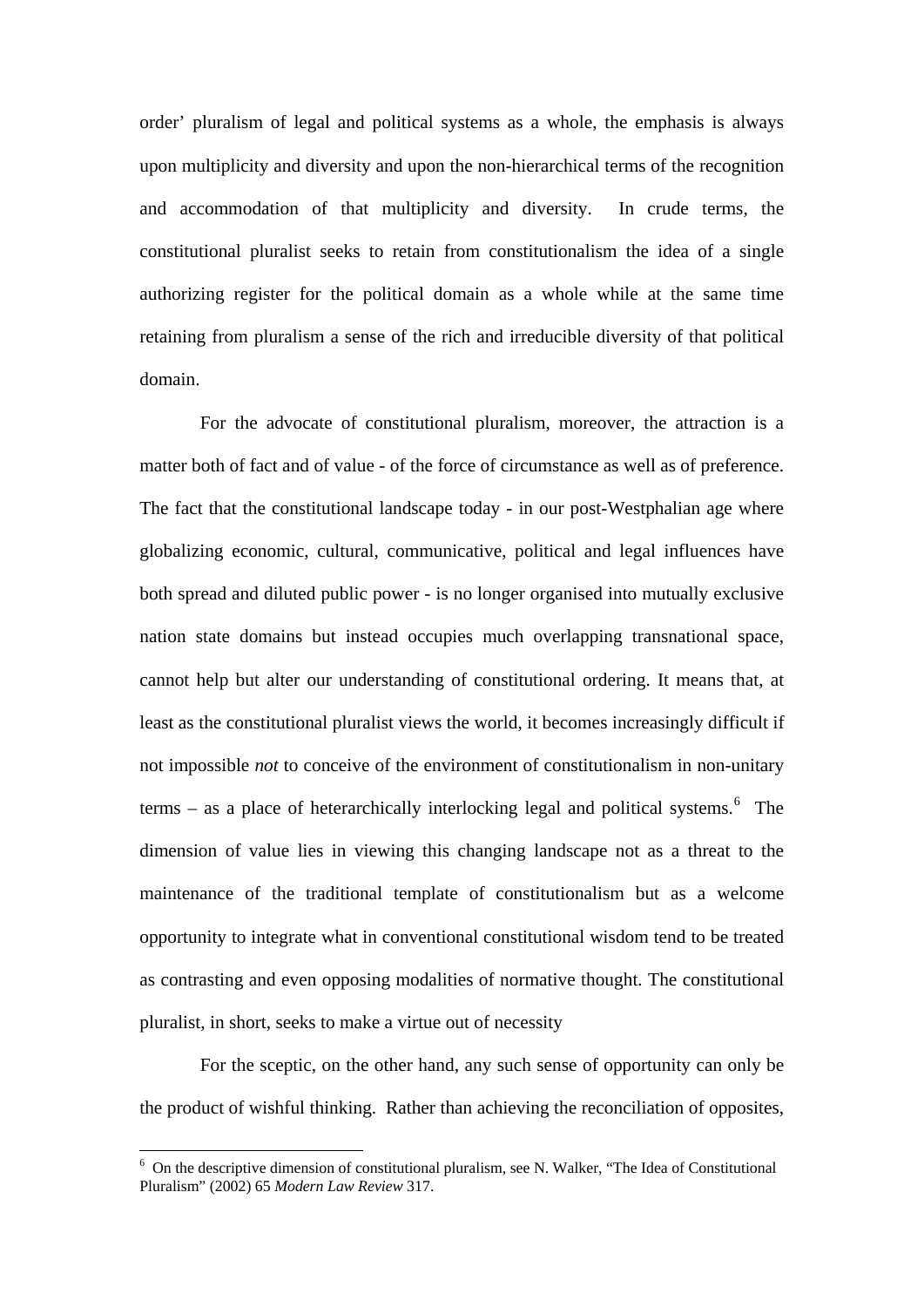constitutional pluralism is always poised to collapse under the weight of its internal contradictions. And if it does so, this will not signal a new constitutional dawn. Rather, it will imply, at best, a retreat to a state-centred constitutional orthodoxy, and, at worst, the degrading or even the exhaustion of the constitutional paradigm as a whole in the late modern age. More specifically, for the sceptic there are three potential structural weak-points, and so three points of possible implosion, within constitutional pluralism. A consideration of each allows us to introduce three key challenges.

In the first place, constitutional *pluralism* may, on closer inspection, simply mutate and settle into a new form of constitutional *monism* or singularity. That is to say, the tendency towards unity and hierarchy in constitutional logic and in the constitutional mindset may be strong or even incorrigible, and if this is so then new constitutional initiatives, practices or world-views that reach into the transnational sphere will tend to adopt the form of the statist original. Whether we are talking about the constitution of the European Union, or the United Nation's 'world order' constitution,<sup>[7](#page-2-0)</sup> or even the informal 'higher order' constitution suggested by the elevated status of certain contemporary international law norms, $<sup>8</sup>$  $<sup>8</sup>$  $<sup>8</sup>$  what we see</sup> wherever and whenever constitutionalism is invoked beyond the state, and whatever its ostensible commitment to openness and sustainable diversity, is a tendency towards a new manifestation of closure and a new reduction to unity; towards the old familiar of everything deemed constitutional being contained - 'constituted' indeed - within the one hierarchically layered legal and political system.<sup>[9](#page-2-2)</sup> There is no room in

<span id="page-2-0"></span><sup>7</sup> See in particular B. Fassbender 'The United Nations Charter as the Constitution of the International Community', (1998) 36 *Columbia Journal of International Law,* 529.

<span id="page-2-1"></span>See e.g. E. De Wet "The International Constitutional Order", (2006) *International and Comparative Law Quarterly*, 55, 51-76

<span id="page-2-2"></span><sup>&</sup>lt;sup>9</sup> See e.g. D. Kennedy, "The Mystery of Global Governance" in Dunoff and Trachtman (eds) *Ruling the World?* 37-68; M. Koskenniemi "The Fate of Public International Law: Between Technique and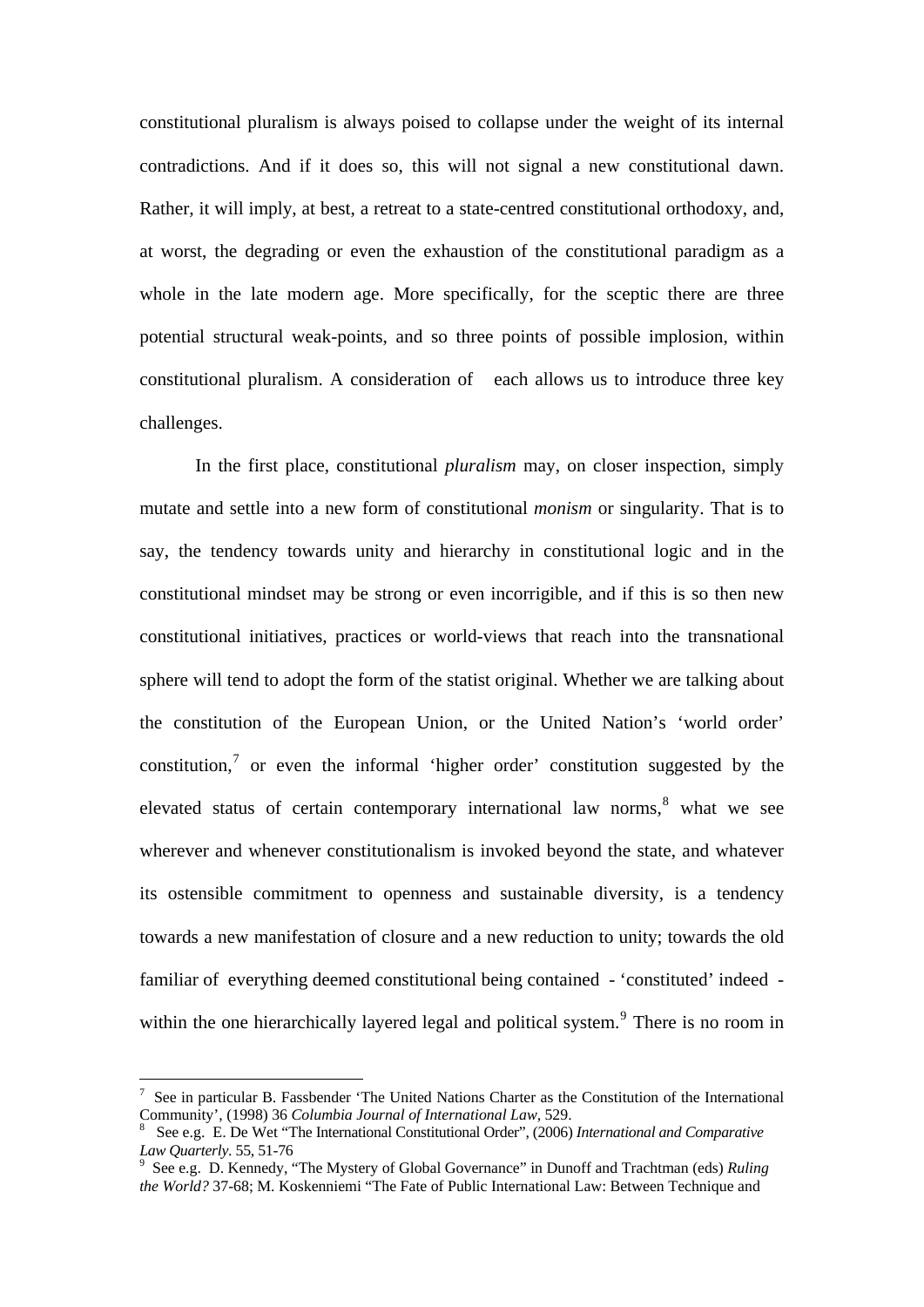that perspective for the unresolved heterarchical configuration or the open-ended jurisdictional extension of a constitutionalism decoupled from a singular legal and political order.

In the second place, and conversely, traces of constitutionalism beyond the state may be viewed not as an extension and mutation that will ultimately take the form of a new and encompassing unity, but, just as in the classic age of the Westphalian state system, as a series of separate reductions. On this view, constitutional *pluralism* turns out to be nothing more than constitutional *plurality*. That is to say, the flip-side of the structural tendency of constitutional framing to provide the bounded and hierarchically ordered legal space of the state may be that if anything is to escape such a space but still be considered as properly 'constitutional' in character, it can only do so on the basis of its belonging to a quite distinct and unconnected bounded and hierarchically ordered constitutional entity. For if constitutional norms operate according to a singular and hierarchical regulatory logic, then there is simply no conceptual scope for any heterarchical legal relations that operate between distinct constitutional singularities its own properly and distinctly constitutional character, or at least not from the perspective of these constitutional singularities themselves . In other words, if we seek to distinguish the overlapping and interlocking of constitutional orders from mere constitutional plurality or diversity on the basis that it involves a commitment to the common recognition and accommodation – and to that extent the integrity - of the diverse parts notwithstanding their diversity, then the exhaustiveness of each of the different constitutional orders in their own terms means that we lack a constitutional code that operates independently of the overlapping and interlocking constitutional orders in which any such

Politics" (2007) 70 *Modern Law Review* 1; E. Christodoulidis, "Constitutional Irresolution: Law and the Framing of Civil Society" (2003) 9 *European Law Journal* 401.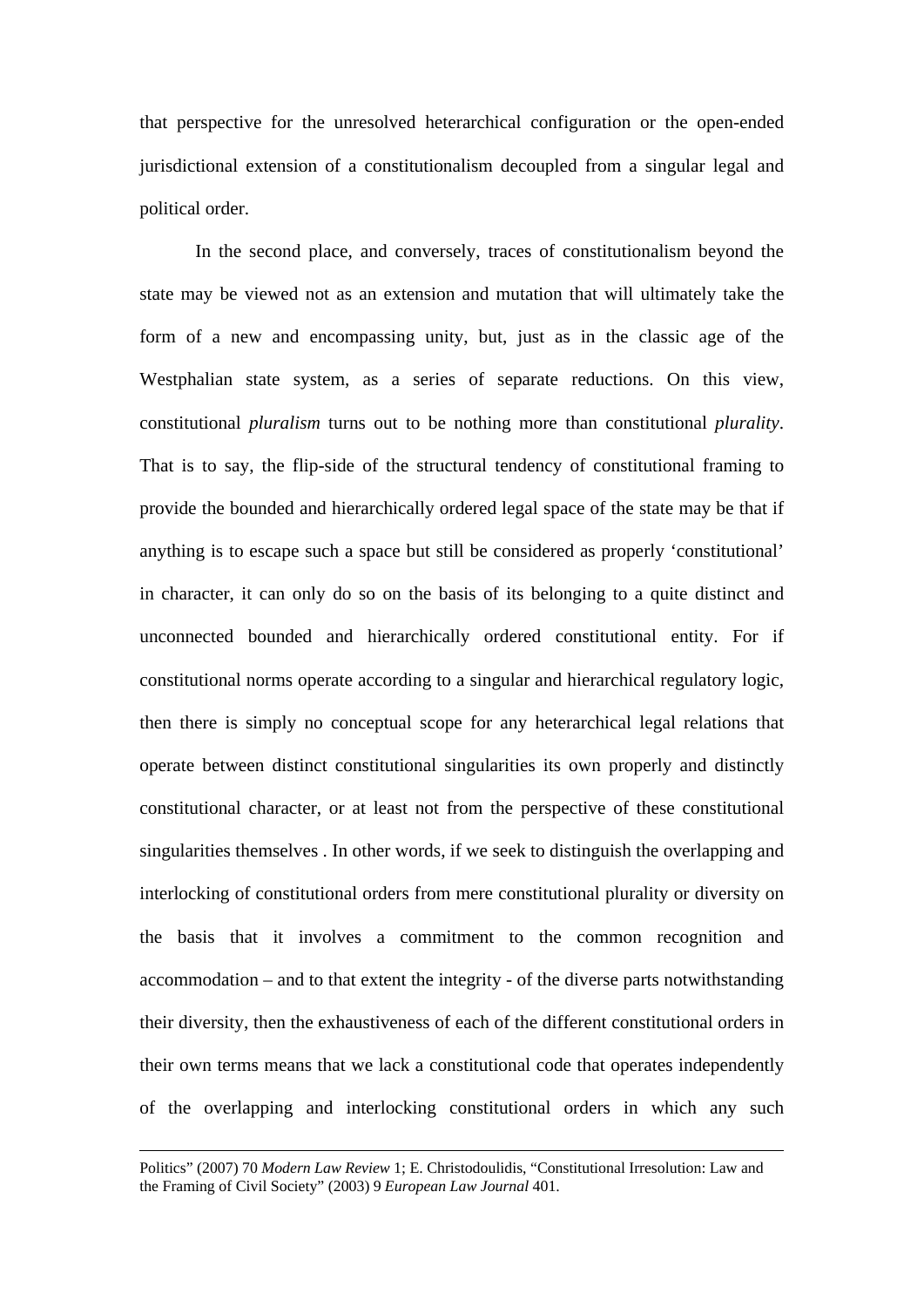transversal integrity can be registered.<sup>[10](#page-4-0)</sup> Whether we are dealing with the new type of relations between the constitutional orders of states and that of the supranational EU, or between NAFTA and the states of North America, or the UN and the states of the world, or amongst the various emergent non- state polities, or whether we revert our gaze to the 'old-fashioned' terms of exchange between different states themselves, therefore, on this view the idea of constitutional relations between distinct constitutional orders is simply incoherent.

In the third place, if and to the extent that it *is* nevertheless possible to think of relations between different legal entities as pluralist in quality, and not simply collapsing into either the monolithic discipline of constitutional singularity or the mutual indifference of constitutional plurality, then this may be precisely because the entities in question do *not* possess or claim just such a *constitutional* character. If we want to conceive of different legal entities within the increasingly fragmented global archipelago as connected in ways which remain *legally* meaningful without these legal relations resulting in such entities being ultimately subsumed within a single legal order, the development of the requisite legal imaginary may only be possible if

<span id="page-4-0"></span><sup>&</sup>lt;sup>10</sup> There are in fact two closely related if apparently quite distinct versions of this concern or criticism. One - closely associated with a certain type of approach which remains presumptively sympathetic to constitutional pluralism - raises the prospect that there is simply nothing left to say in constitutional, or indeed in any kind of legal terms, about the relations between constitutional orders which are each already conceived of in a bounded manner. Here, the danger is that constitutional pluralism is left conceptually barren. This so-called radical pluralist approach is further considered in Section 2 of the text below. A second criticism, presumptively unsympathetic to constitutional pluralism, holds that an acceptance of the pluralist scenario is likely to lead not to a conceptual void in the law, and so to a domain of non-law, but to a situation of overabundance. For if constitutional pluralism simply alerts us to a plurality of legal order unities, then rather than an absence of legal answers to difficult questions in areas of overlapping jurisdiction what we have, strictly speaking, are *too many* answers, each valid from its own systemic perspective. Which law happens to prevail in practice becomes a matter of circumstance rather than principle, and the law as a whole in the area of contested overlap may thus come to lack predictability or a coherent framework of justification. See e.g. J. Baquero Cruz, "The Legacy of the Maastricht-Urteil and the Pluralist Movement" (2008) 14 *European Law Journal* 389; P. Eletheriadis, "Pluralism and Integrity" (2010) 23 *Ratio Juris* (forthcoming).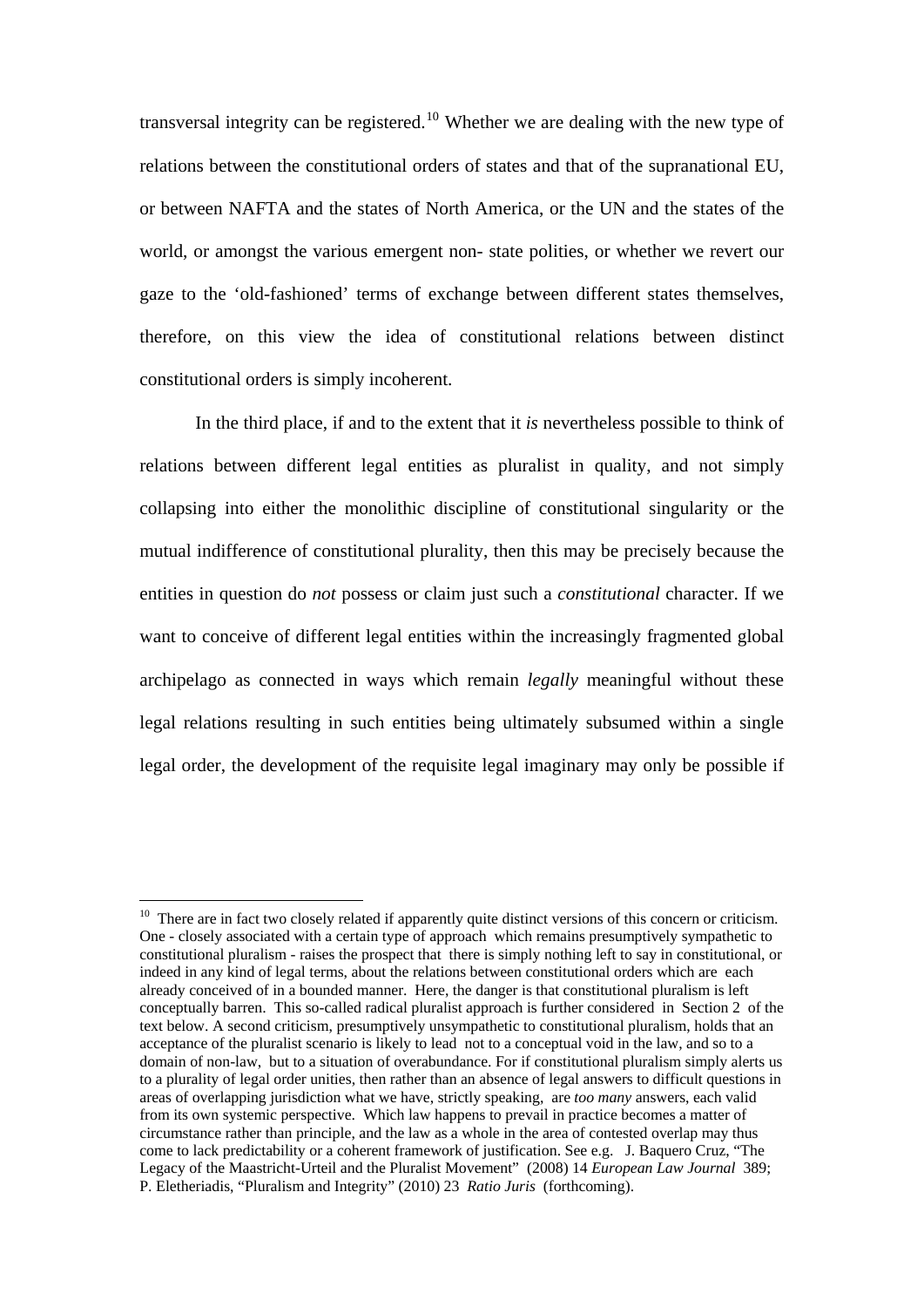we dispense with the constraining and increasingly anachronistic language of constitutionalism as an appropriate characterization of such entities.<sup>[11](#page-5-0)</sup>

To recap then, constitutional pluralism may be rejected either on the basis that its pluralist credentials do not add up – that it is ultimately either monism with new horizons or mere plurality – or on the basis that if it is genuinely pluralistic then this is at the expense of its specifically constitutional quality. Taken together, these three challenges introduce a formidable range of arguments against constitutional pluralism in the new global context. In what follows, I will examine how different theories of the global regulatory configuration stand in relation to constitutional pluralism and its critique – whether as explicit advocates of one or more of the three key challenges to constitutional pluralism, or at least as assuming a position consistent with such challenges; or as taking a position that invites one or more of such challenges; or as actively addressing and responding to such challenges.. Before doing so, however, I want to say something about the implications of the fact that constitutional pluralism was first developed in the European supranational theatre rather than in the wider global arena. On the one hand, the particular terms of the European debate accounted for much of the early buoyancy of constitutional pluralist thinking and for its readiness to rise to the sceptical challenge. On the other hand, by developing the theoretical perspective of constitutional pluralism in conditions that were unusually favourable, this regional concentration has skewed the terms of debate. And in so doing it has retarded – or at least left untested - the capacity of constitutional pluralist thinking to confront the full weight of the sceptical challenge in the wider global context. Nevertheless, I will argue in the concluding sections that, for all its over-

<span id="page-5-0"></span><sup>&</sup>lt;sup>11</sup> See in particular the work of Nico Krisch; "Global Administrative Law and the Constitutional Ambition" In P. Dobner and M. Loughlin (eds) *The Twilight of Constitutionalism?* (Oxford: OUP, 2010) 245-266; "The Case for Pluralism in Postnational Law" LSE Legal Studies Working Papers 12/2009, available at http://papers.ssrn.com/sol3/papers.cfm?abstract\_id=1418707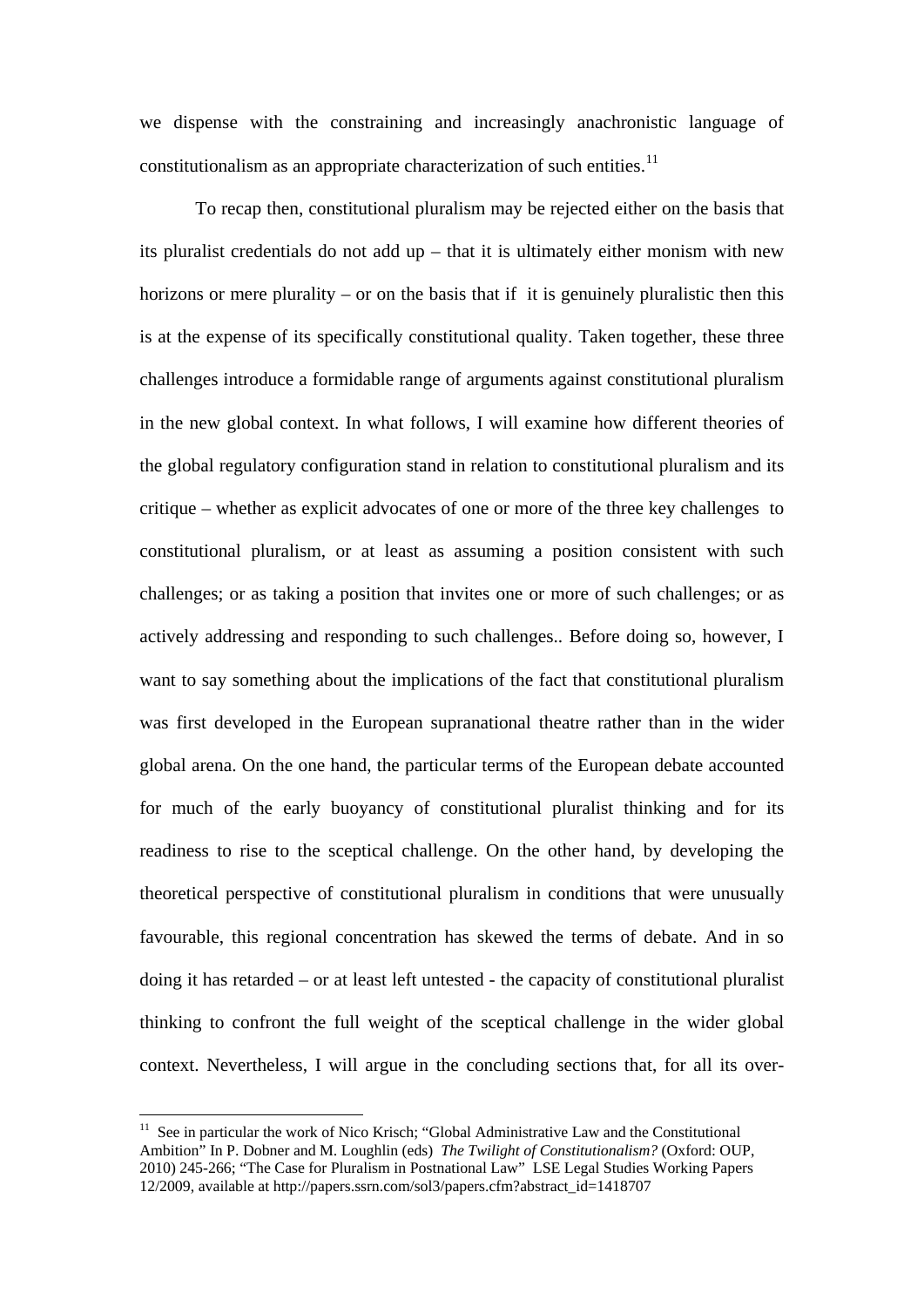reliance on the European context, and for all the difficulties posed by the broader transnational regulatory environment, there remain today good arguments for pursuing the project of adapting the language and mindset of constitutionalism to meet the pluralist imperatives of broader global conditions.

# 2. **Constitutional Pluralism in Europe**

The idea of constitutional pluralism derived a lot of its initial focus and momentum from the circumstances of high-profile constitutional clashes over the implications of Europe's supranational arrangements. The key sites of these clashes were the supreme or constitutional courts of the member states. Faced with issues such as the compatibility of new instruments of supranational authority with national standards of human rights, $12$  the reconciliation of a Treaty-by-Treaty expansion of overall supranational jurisdiction into areas of public policy traditionally associated with the nation state with the basic idea of national democratic control,  $^{13}$  $^{13}$  $^{13}$  the tension between accession to a mature transnational polity and a minimum sense of sovereign selfdetermination, $14$  or the extent to which transnational security concerns may encroach on core national responsibilities in criminal justice, $15$  national courts have in a prolonged series of high profile cases been required to adjudicate on the basic source

<span id="page-6-1"></span>constitutionality of the Maastricht Treaty, but every subsequent European Treaty, including the abortive Constitutional Treaty and the Lisbon Treaty which succeeded it, has likewise given rise to litigation in national constitutional or supreme courts. For reflection on the decisions of the German and other top courts prior to ratification of the Lisbon Treaty, see, for example, the special issue of the German Law Journal (2009) Vol. 10 No. 8. available at http://www.germanlawjournal.com/index.php?pageID=2&vol=10&no=8

<span id="page-6-0"></span><sup>12</sup> See e.g. *Internationae Handelsgesellschaft mbH v. Einfuhr- und Vorratstelle fur Getreide und Futtermittel* [1974] 2 CMLR 540<br><sup>13</sup> See e.g. *Brunner v. European Union Treaty* [1994] 1 CMLR 57. This landmark case concerned the

<span id="page-6-2"></span><sup>&</sup>lt;sup>14</sup> See e.g. *Polish member of the European Union (Accession Treaty)* K18/04, 11<sup>th</sup> M<ay 2005. see more generally, W. Sadurski "Solange Chapter 3; Constitutional Courts in Central Europe – democracy – European Union" (2008) 14 *European Law Journal* 1-35.<br><sup>15</sup> See e.g. the various decisions on the legality of the European arrest warrant, discussed in Cruz, n10

<span id="page-6-3"></span>above.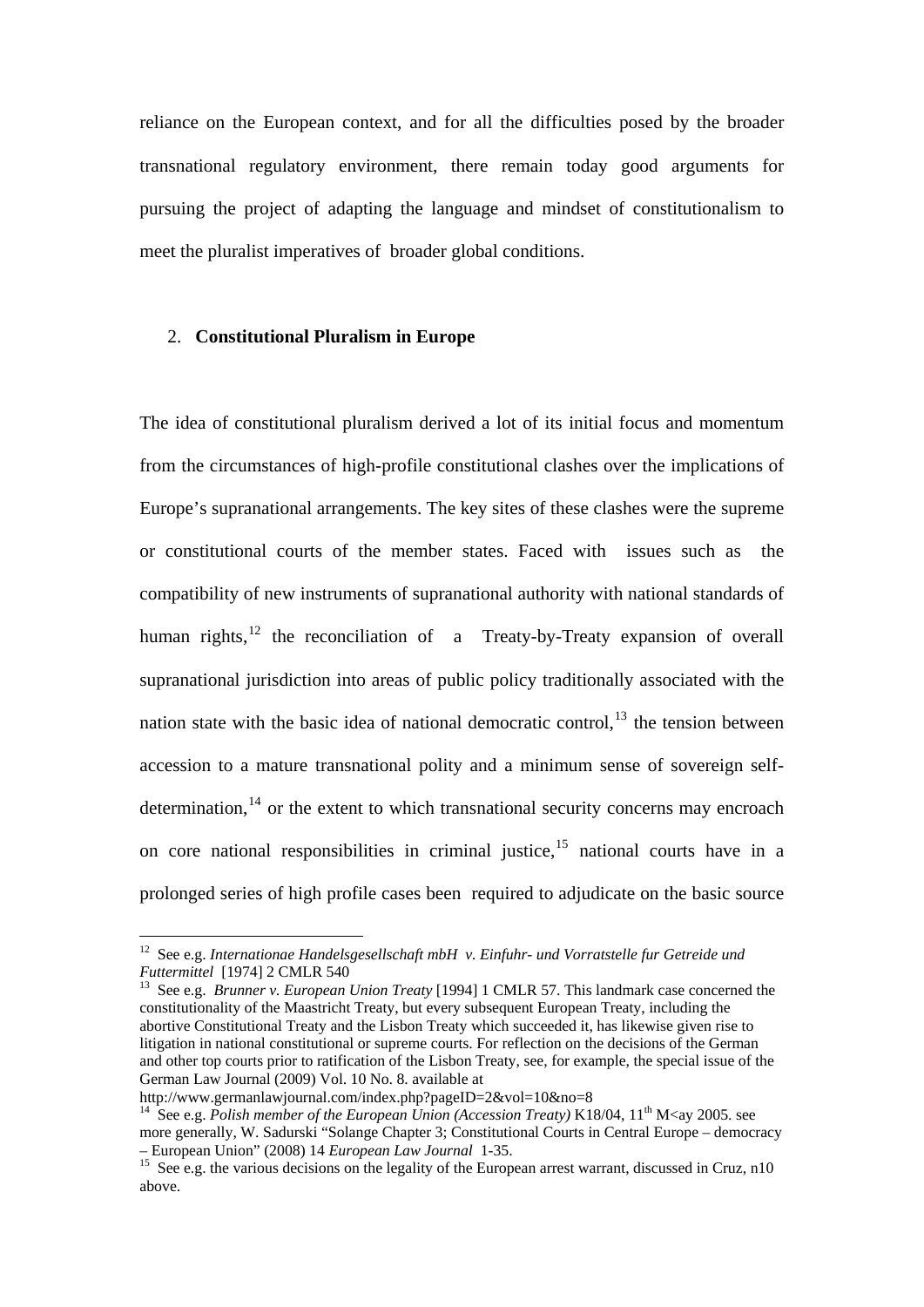and conditions of final constitutional authority in contexts where the states and the EU palpably possessed overlapping competence. And in so doing, these national courts have tended to affirm or to develop conceptions of constitutionalism which, in stressing or assuming the autochthonous quality of state constitutional authority and the national distinctiveness of its content, have been prepared to countenance the claims to authority emanating from the judicial organs of the EU only on their own nationally conditional terms and not on the absolute terms set or assumed by the EU itself

As an account of these cases and of their context of emergence and reception, constitutional pluralism has an immediate plausibility. If we take the three core challenges in turn, to each the European case has offered a strong *prima facie* answer. In the first place, the European example is one where, whatever fears may be expressed in different quarters about the overweening 'constitutional' ambitions either of the member states or of the EU itself, the diversely-sourced and wide-ranging invocation of the language and logic of constitutionalism in the face of legal and political contestation shows no realistic prospect of being resolved in terms of a newly minted, widely accepted and broadly effective constitutional *unity*. The relevant organs of the EU remain implacable in their own claims to self-standing authority, but equally, the relevant constitutional organs of the 27 member states continue to make plausible and robust claims to their own original and final constitutional authority for all matters within their national purview, including the jointly designed supranational edifice.<sup>[16](#page-7-0)</sup>

<span id="page-7-0"></span><sup>&</sup>lt;sup>16</sup> In an earlier article I coined the term 'epistemic pluralism' to emphasize the fact that 'descriptive pluralism' in the European context had a deep, hermeneutic quality. That is to say, pluralism is appropriate here not just as an external description of the constitutional landscape, but is corroborated and reinforced by the deepest role self-understanding of the key actors themselves; see N. Walker n6 above.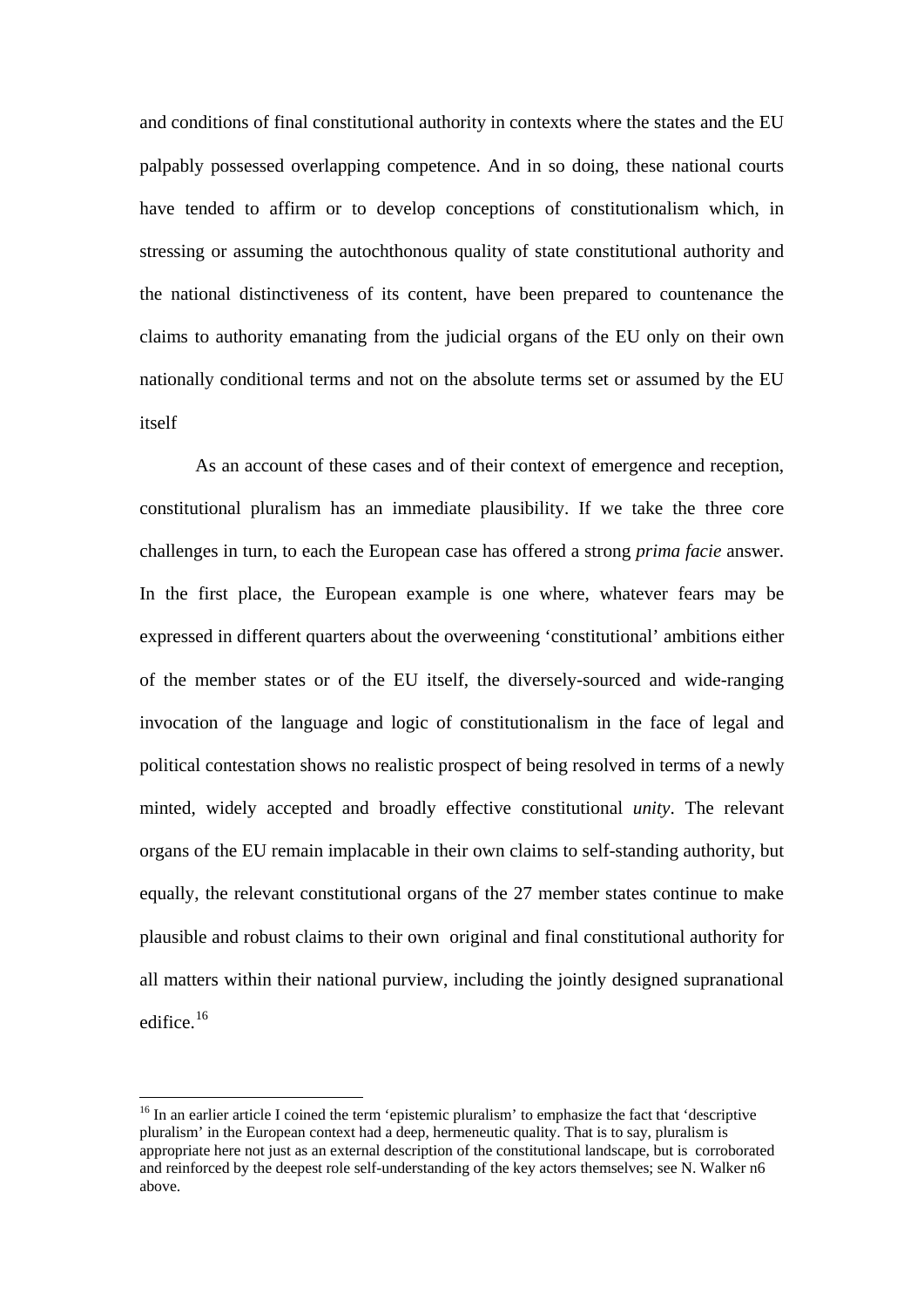In the second place, however, this does not mean that the European supranational domain is easily categorized merely as a *plurality* of constitutional unities without a plausibly *constitutional* connection. Institutionally, we can point to a number of bridging mechanisms which in the round provide more intimate terms of communication and exchange between the relevant state and the non-state legal entities than is the case in any other postnational setting. If we consider the provisions for the direct domestic applicability (in the case of regulations) or compulsory transposition (in the case of directives) of supranational legislation as well as for its judicial enforcement, for the unmediated implementation of much supranational administration on the part of the Commission and various European agencies, and for the obligatory reference of questions of the authoritative interpretation of supranational law from national to supranational courts, it is clear that both within and across the three key constitutional departments – legislature, executive and judiciary - there is close structural linkage between national and supranational sites of authority. Culturally, too, there is a thick familiarity of national constitutional heritages, one nurtured and reinforced by the gradual development first by judicial and then by statutory means of the idea of the 'common constitutional traditions' of the member states as an active agent of convergence.<sup>[17](#page-8-0)</sup>

 Of course, these concurrent structural and cultural forces do not automatically transmute into constitutional matter. Indeed, as we shall see,  $18$  much of the debate *within* constitutional pluralism has concerned what, if anything is possible, and if anything *is* possible, what is necessary or desirable to complete the process of constitutional alchemy. What is clear, nonetheless, is that the background conditions

<span id="page-8-0"></span><sup>&</sup>lt;sup>17</sup> See e.g. F. Balvesi. "The "Common Constitutional Traditions" and the Integration of the EU";

<span id="page-8-1"></span>available at: http://www.dirittoequestionipubbliche.org/page/2006\_n6/mono\_02\_Belvisi.pdf  $18$  See Section 3 of the text below.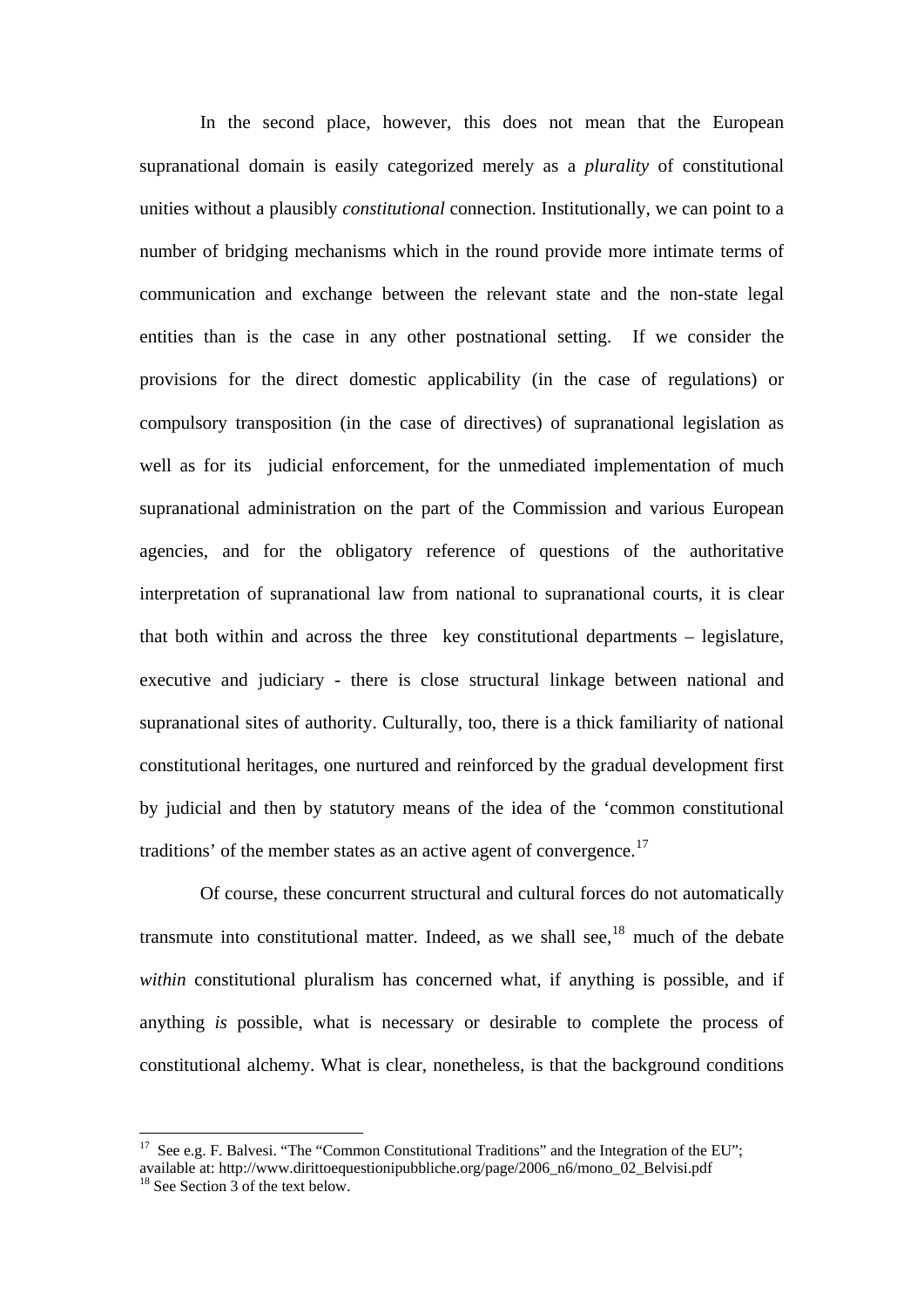for communication between different constitutional orders are comparably favourable in supranational Europe.

In the third place, the argument that it is possible to conceive of constitutional relations between the two levels of constitutional order – state and supranational – cannot easily be defeated by the objection that the European level does not bring 'true' constitutional credentials to the table. For sure, the precise constitutional status of the EU is heavily contested, in particular the qualities in which and the degree to which the constitutionalism of the EU resembles that of the state. Indeed, much of the political debate surrounding the eventual failure in 2007 of the EU's first explicit experiment in documentary constitutionalism concerned this very question.<sup>[19](#page-9-0)</sup> Alongside deep disputation of the detailed constitutional credentials of the EU, however, there has in recent years grown up a consensus that the EU does nonetheless possess a constitutional character *of sorts*. [20](#page-9-1) In legal terms, with its doctrines of primacy and direct effect and its overall development of an autonomous legal order, and in institutional terms, with its dense and complex governance architecture of Commission, Council, European Council, Parliament and Court, the EU appears to have a material constitution that is closely analogous to and often draws heavily from the state tradition. It may lack many of the background factors normally associated with a 'thicker' "foundational" Constitutionalism and with a self-conscious political baptism<sup>[21](#page-9-2)</sup> but few today would deny it certain 'thinner' but still highly familiar constitutional credentials.<sup>[22](#page-9-3)</sup> Importantly, then, the sheer constitutional familiarity of

<span id="page-9-0"></span><sup>19</sup> See e.g., N. Walker, "Reframing EU Constitutionalism" in Dunoff and Trachtman (eds) *Ruling the*  World? 149-77.<br><sup>20</sup> On some of the reasons for this, see Walker *ibid*, 149-50.<br><sup>21</sup> Which, of course, a successful documentary constitutional process would have sought to provide.<br><sup>22</sup> Although some who would not deny th

<span id="page-9-1"></span>

<span id="page-9-3"></span><span id="page-9-2"></span>understand and augment the relations between the different levels with the EU is by reference to a pluralist perspective which excludes the language of constitutionalism. See, e.g. M. Avbelj, present volume.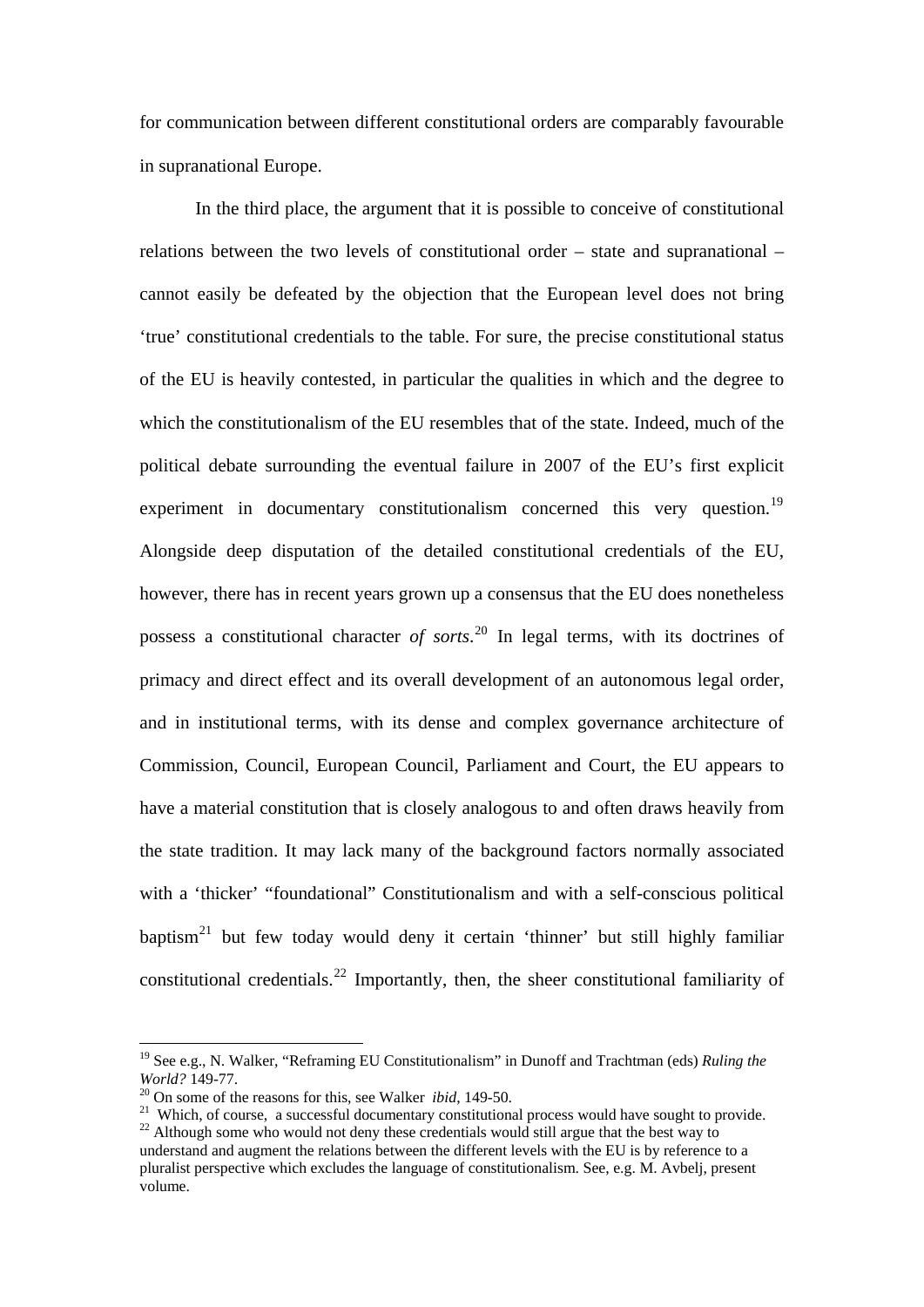the European set-up has diverted attention from what might be regarded as a key question. The emphasis have very much been on what kind of constitution Europe can have – and in particular how close to the state template – rather than whether it can have a constitution at all. In other words, for the most part the focus has been on which of various diverse or graduated *conceptions* of constitutionalism is appropriate rather than on the threshold applicability of very constitutional *concept*. [23](#page-10-0)

These various factors come together to provide a kind of regional comfort zone for the ideas of constitutional pluralism. The co-existence of a number of sites of undeniably significant legal authority making overlapping and inconsistent claims over the nature, scope and implications of their various jurisdictions, and the fact that these different sites are broadly understood by actors and observers alike as 'constitutional' in quality, provides a ready set of answers to the first and third challenges. The second challenge – concerning the prospect of properly constitutional relations between and across constitutional units - is the most acute one. And, as it raises the question of the normative dividend of constitutional pluralism, it is also, as already noted, the one that has excited most discussion within the field. On the one hand, there are those, often labelled radical pluralists, for whom nothing strictly constitutional can be said about the relations between different constitutional entities, although the fact that they *are* constitutional entities suggests that these relations may be conducted in terms which trade on common sensibilities or a shared understanding of the strategic context of interaction.<sup>[24](#page-10-1)</sup> On the other hand, there are those who try to complete the process of constitutional alchemy, whether by reference

<span id="page-10-0"></span><sup>&</sup>lt;sup>23</sup> On the distinction between a *concept* and its various *conceptions*, see, e.g., R. Dworkin, "The Jurisprudence of Richard Nixon", (1972) 18(8) The New York Review of Books, 27-35

<span id="page-10-1"></span>Jurisprudence of Richard Nixon", (1972) 18(8)*The New York Review of Books*, 27-35 24 See in particular, N. MacCormick, "Beyond the Sovereign State" (1993) 56 *Modern Law Review* 1- 18; though he later modified his view, reintroducing public international law as the *tertium quid* to regulate relations between the national and the supranational levels. See his *Questioning Sovereignty*  (Oxford: OUP, 1999) ch 7. See also Walker n6 above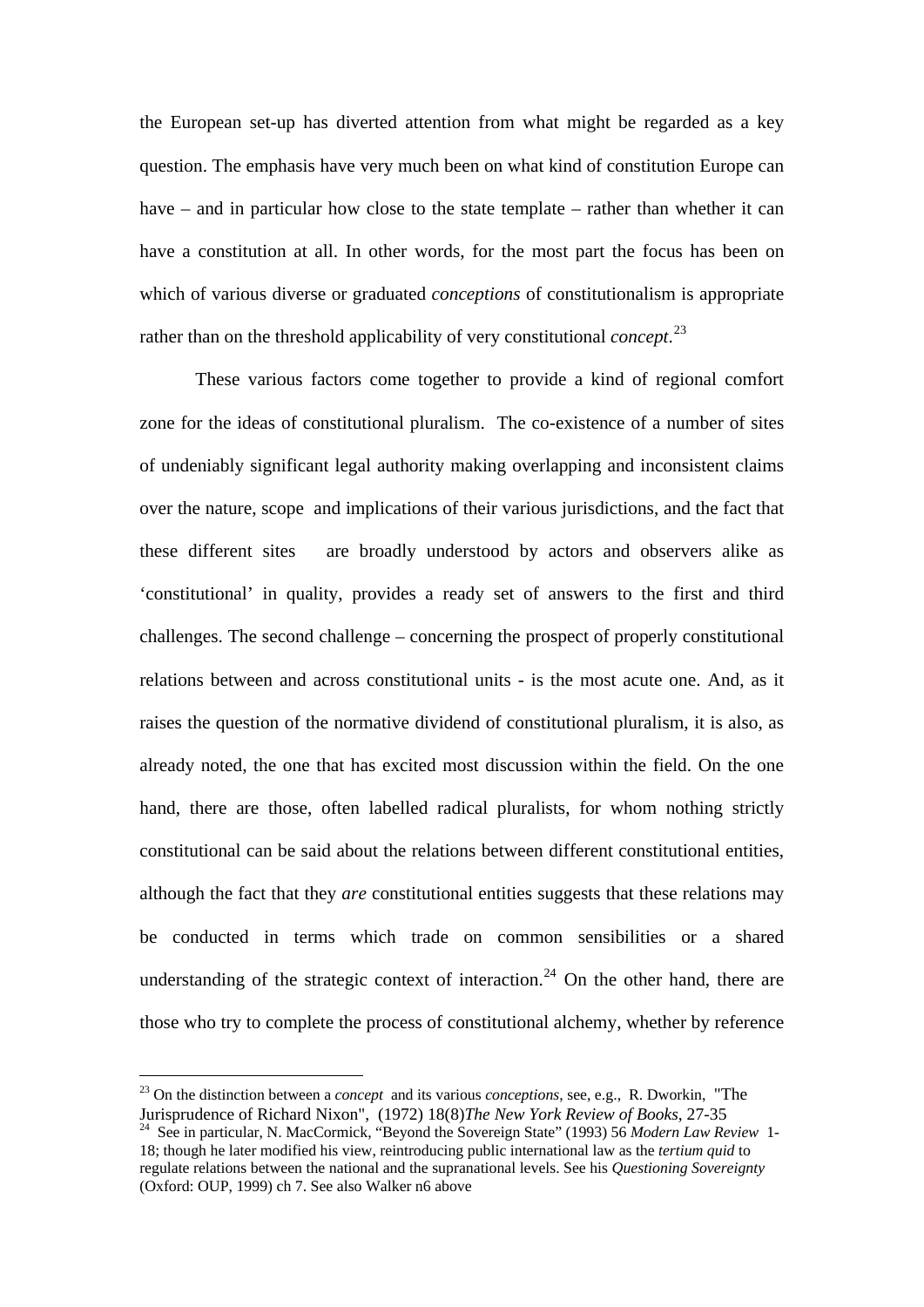to universal constitutional principles and values of a substantive and structural nature,<sup>[25](#page-11-0)</sup> or by reference to jurisgenerative features of the particular dialogue between the different constitutional actors,  $^{26}$  $^{26}$  $^{26}$  or indeed some combination of the two.<sup>[27](#page-11-2)</sup>

 Yet the practical importance of this area of difference and disagreement in the European context of debate should not be overstated. The underlying descriptive and explanatory diagnosis is largely shared across the various pluralist perspectives, and given the close cultural and legal—structural ties between the states and the EU, those normative problems of reconciliation of the different orders that remain unanswerable or disputed are treated as of 'manageable' dimensions – centred upon disagreements between 'top courts' - rather than as fault lines affecting the overall configuration of authority in the European legal space. This is not to say that constitutional pluralists analysing the European field have been entirely blind to the fact that, just as there is more to constitutions than constitutional courts, so too there must be more to relations between constitutions than merely judicial difference and dialogue. For all their awareness *in principle* of the involvement of other institutions, however, the majority of commentators have *in fact* homed in on the courts as the most visible arena and the clearest manifestation of the problem - an exotic but essentially treatable symptom which tended to dominate consideration of the ailment as a whole.<sup>[28](#page-11-3)</sup>

<span id="page-11-0"></span><sup>&</sup>lt;sup>25</sup> See e.g. M. Kumm, "The Jurisprudence of Constitutional Conflict: Constitutional Supremacy in Europe Before and After the Constitutional Treaty (2005) 11 *European Law Journal* 262; also n1 above

<span id="page-11-1"></span><sup>&</sup>lt;sup>26</sup> See e.g. M. Maduro, "Contrapunctual Law: Europe's Constitutional Pluralism in Action" in N. Walker (ed) *Sovereignty in Transition* (Oxford: Hart, 2003) 501-38<br><sup>27</sup> Arguably, Maduro (n26 above) combines the two approaches. For his more recent views, now

<span id="page-11-2"></span>extended to the wider global context, see his "Courts and Pluralism: Essay on a Theory of Judicial Adjudication in the Context of Legal and Constitutional Pluralism" in Dunoff and Trachtman (eds) *Ruling the World?*356-80.<br><sup>28</sup> This tendency has probably been accentuated by the fact that one of the more influential pluralist

<span id="page-11-3"></span>thinkers, Miguel Maduro, has served as an Advocate General at the European Court of Justice, and has delivered opinions which seem to reflect some of his academic thinking. See in particular, his opinion in *Kadi v Council of the European Union*; Case C 402/05, delivered on January 18<sup>th</sup> 2008; available at http://blogeuropa.eu/wp-content/2008/02/cnc\_c\_402\_05\_kadi\_def.pdf.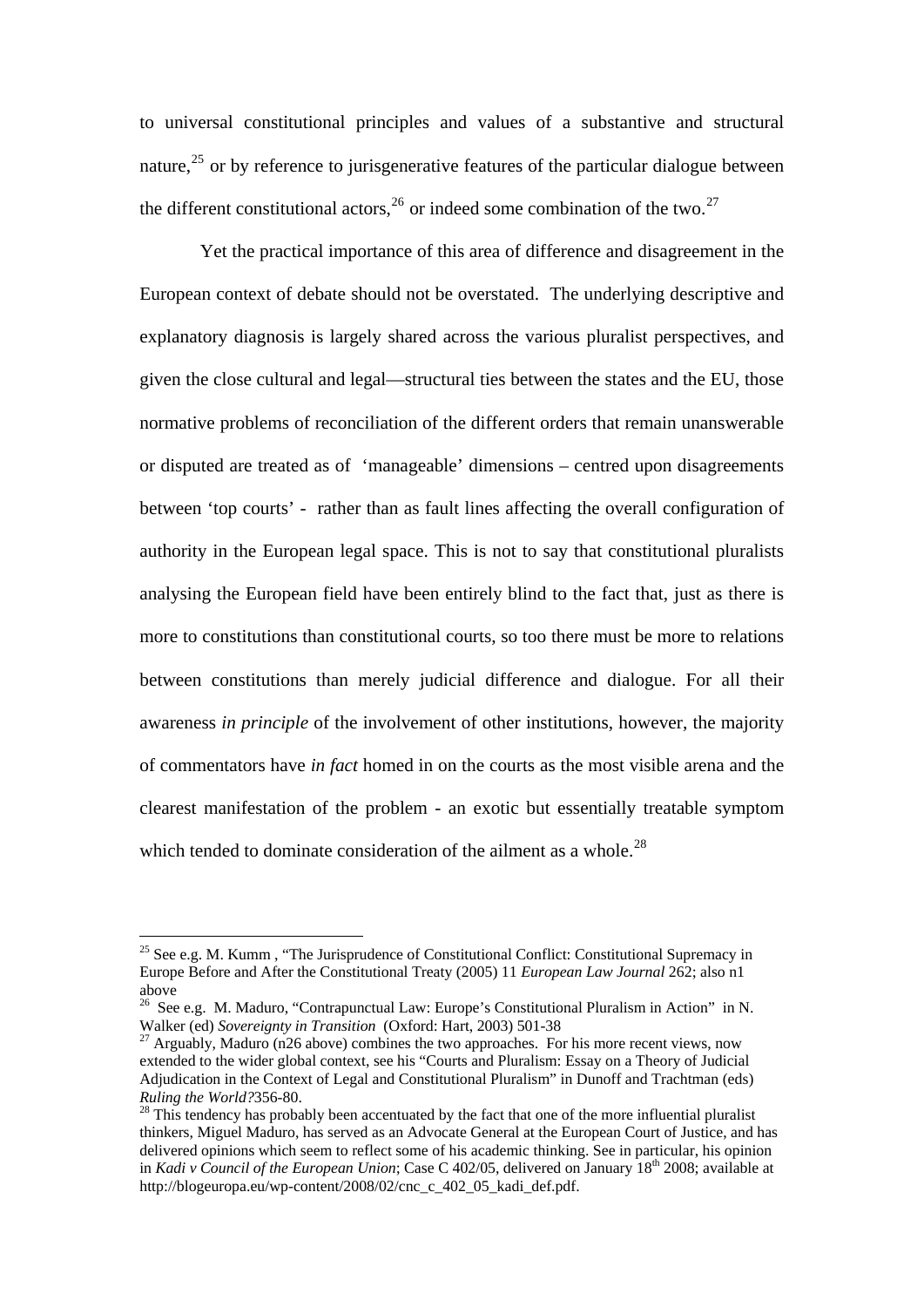### **3. Constitutional Pluralism Beyond Europe**

If we look at the prospect for the constitutionalisation of transnational sites and relations beyond the EU, the challenges set out above are posed much more sharply and insistently. Faced with the proliferation of global institutions around the permanent framework of the United Nations, of global and regional human rights charters and standard–setting bodies, of new forms of regional economic organisation beyond Europe, of functionally specialist regimes of global public authority in matters such as crime, labour relations and environmental protection, and of private and hybrid public-private forms of self-regulation and administrative capacity in other areas of specialist practical and epistemic authority from global cyberspace to international sport, constitutional pluralism finds itself in a less obviously receptive environment.<sup>[29](#page-12-0)</sup> So much so, indeed, that much of the broader literature on the global legal configuration implicitly or explicitly rejects the ideas of constitutional pluralism, while those approaches which seek to keep faith with constitutional pluralism and adapt it to the global scene struggle to justify their approach and occupy a less confident and secure position within the debate than they do in the European context. Let us again look at each of the three sceptical challenges in turn in order to illustrate these points.

 If we begin with the question of the tendency of constitutionalism to embrace all normative phenomena within a singular logic and encompassing framework, this might seem the least likely ground of challenge to the appropriateness of constitutional pluralism within the wider transnational context. After all, are the most

To be fair, however, Maduro himself has stressed more than most the need to look beyond the courts to broader institutional structures in order to understand pluralism in the round. See in particular, Maduro, n27 above.

<span id="page-12-0"></span><sup>&</sup>lt;sup>29</sup> See, for example, N. Walker, "Beyond boundary disputes and basic grids; Mapping the global disorder of normative orders" (2008) 6 *International Journal of Constitutional Law* 373-96; M. Rosenfeld, "Rethinking Constitutional Ordering in an Era of Legal and Ideological Pluralism" (2008) 6 *International Journal of Constitutional Law* 415-456.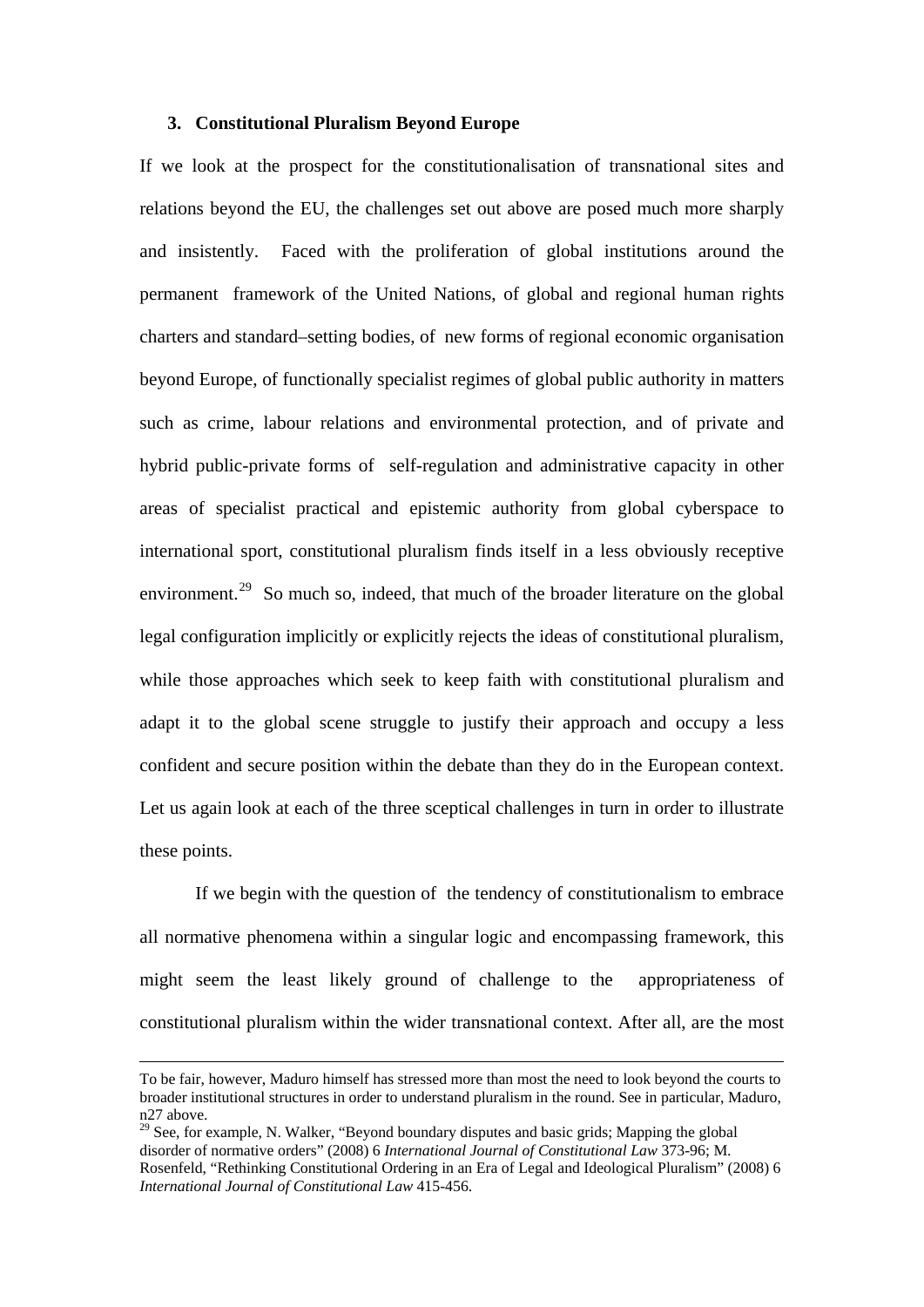obvious features of the global legal landscape not precisely those that are "disorderly"?<sup>[30](#page-13-0)</sup> Rather than as a coherent whole, do we not think of the global legal configuration as fragmentary,<sup>[31](#page-13-1)</sup> as "polycontextual",<sup>[32](#page-13-2)</sup> as embracing a "strange" multiplicity",<sup>[33](#page-13-3)</sup> as part of the diverse and sometimes impenetrable "mystery of global" governance"?<sup>[34](#page-13-4)</sup> And should we not, therefore, expect constitutionalism conceived of in a global key to match and reflect this underlying deep diversity, thereby adopting a sensibility that is pluralism-friendly?

In some influential quarters of transnational constitutional thinking, however, just the opposite is the case. For some who want to take constitutionalism to the global level, it is precisely as a reaction against and in response to these underlying tendencies toward fragmentation. Constitutionalism is embraced just because it is believed to have the capacity to re-impose order, to re-establish hierarchy, to articulate and apply a comprehensible redesign. This steering ambition comes in different variants. In one version, the singular model of transnational constitutionalism is institutionally located in the United Nations, its Charter functioning as an *ersatz* written Constitution for the post-war world order.<sup>[35](#page-13-5)</sup> In other versions, the basis of constitutional order is lexical rather than institutional. In particular, there are a number of strains of the so-called constitutionalisation of international law, in which 'international law' itself is protected and projected as a single juristic category.<sup>[36](#page-13-6)</sup> Typically under this approach some types of international rules such as customary international law, *ius cogens*, human rights law, 'world order' treaties and obligations *erga omnes* are deemed to have a special facility to organise

<sup>30</sup> Walker, n29 above.

<span id="page-13-1"></span><span id="page-13-0"></span><sup>&</sup>lt;sup>31</sup> Koskenniemi, n9 above.<br><sup>32</sup> G. Teubner, "Constitutionalising Polycontextuality" (2010) 73 *Modern Law Review* (forthcoming).

<span id="page-13-3"></span><span id="page-13-2"></span><sup>&</sup>lt;sup>33</sup> J. Tully, *Strange Multiplicity: Constitutionalism in an Age of Diversity* (Cambridge: CUP, 2005) <sup>34</sup> Kennedy, n9 above.

<span id="page-13-5"></span><span id="page-13-4"></span> $35$  See e.g. Fassbender, n7 above.

<span id="page-13-6"></span><sup>36</sup> See e.g. De Wet, n8 above.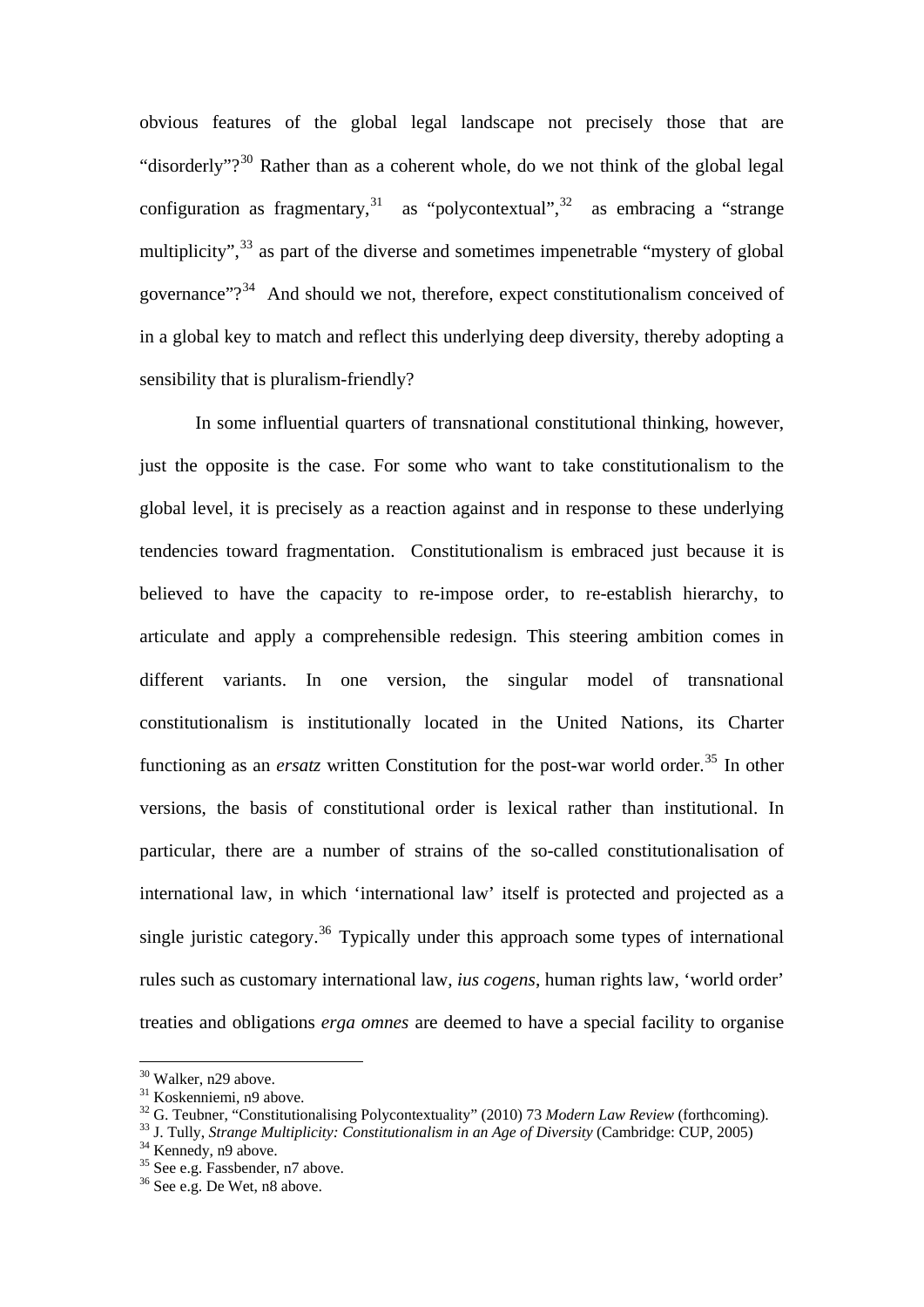the international order in a 'constitution-like' way. Whether due to their generative capacity, or their trumping quality, or their comprehensive reach, they stand apart from and above other international rules and lend some measure of coherence and integrity to the whole.

 We should be careful not to overstate the unifying ambition of any of these brands of global constitutionalism. They are far from suggesting a world state to subsume and replace the category of nation states, and, indeed, rarely propose any kind of top-loaded federal design.<sup>[37](#page-14-0)</sup> As noted, their impulse tends to be reactive rather than proactive, a limited 're-ordering' response to the deepening anarchy of global legal relations in world of ever more divergent and complexly overlapping jurisdictions rather than a new and constitutive set of markings on a legal *tabula rasa*. But these efforts do, nonetheless, continue to display distinct traces of a certain kind of singular and hierarchical strain of juristic thought that is closely associated with the tradition of state constitutionalism. The performative meaning of making a claim about the global regulatory sphere in 'constitutional' terms is one of authorization – indeed self-authorization. The language of constitutionalism is resorted to not just as a familiar trope of the legal imagination but as a way to outrank other rules and outflank other ways of conceiving of the global legal order.<sup>[38](#page-14-1)</sup>

Yet a self-defeating irony surely lurks within such a bold discursive move. On the one hand, it is precisely the lack of any agreed and settled overall framework of legal authority for the proliferation of new sites of transnational legal authority in the dense mosaic of global regulation that tempts a certain type of singular constitutional

<span id="page-14-0"></span><sup>&</sup>lt;sup>37</sup> See e.g. J. Habermas, "Does the Constitutionalization of International Law Still have a chance?" in J. Habermas, J. The *Divided West* (Cambridge: Polity, 2008) 115-210. Even though Habermas is unusual in explicitly proposing a multi-level institutional structure, of the three levels he proposes – global, regional and national – he allows the global by far the most limited jurisdiction, restricted to questions of peace and human rights.

<span id="page-14-1"></span><sup>38</sup> See e.g. Koskenniemi n9 above; Kennedy n9 above.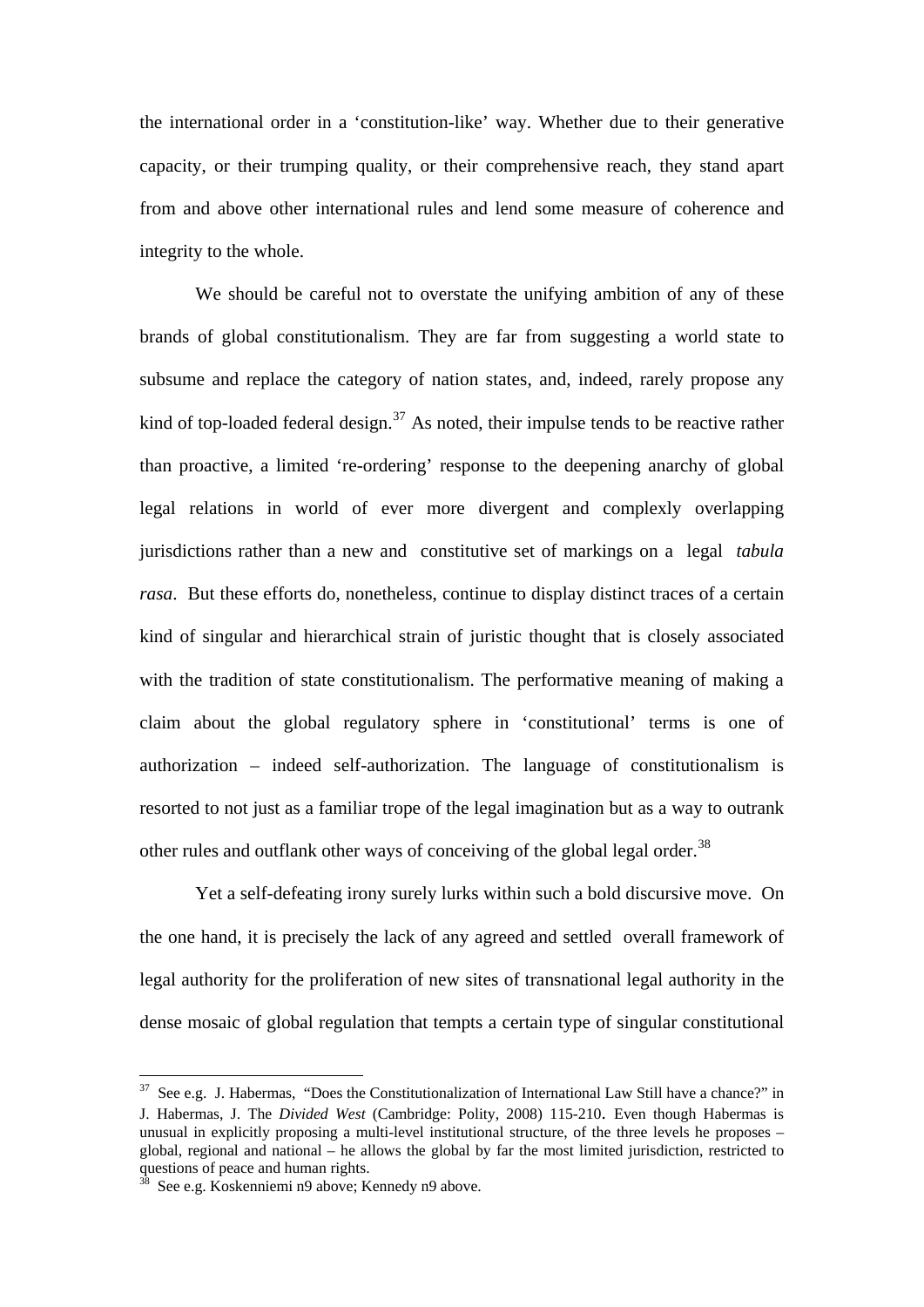discourse to fill the vacuum. On the other hand, if constitutionalism's ambition is to put its own claim to final authority beyond question, then the inherent disputability of any and all "global metaprinciples of legal authority"<sup>[39](#page-15-0)</sup> which underscores the unsettled quality of the transnational legal sphere means that constitutionalism in this singular mode cannot achieve its own ambition. What is more, just because of the underlying lack of settlement or of agreed general grounds for the justification of postnational constellation, any such singular constitutional discourse *deserves* to fail in its presumption of unassailable authority.

In summary, there is a monistic strain in transnational constitutionalism which, for all the comparative (to the state tradition) modesty of its remit, is fated to fall short in its bid to place its own authority beyond question, and justifiably so. Yet it *is* an active, and indeed growing, dimension of the discourse on transnational constitutionalism, one which implicitly or explicitly sets itself at odds with the various strains of constitutional pluralism, and one, therefore, which contributes to the overall hostility of the regulatory environment to the very idea of constitutional pluralism.

This monistic strain, it follows, should be carefully distinguished precisely from those other explicitly constitutional conceptions of the global transnational order that seek to emphasize the diversity of transnational sites of authority. In these cases, the second and opposite challenge – namely the reconciliation of plurality in terms which remain at all constitutionally meaningful - comes into play, although, as we shall see, the first challenge continues to lurk in the near background.

Those who stress the variety of the constitutional register at the global level, in turn, can be further divided fall into different sub-categories. On the one side, there are those for whom pluralism, including a pluralism of constitutional sites and

<span id="page-15-0"></span><sup>&</sup>lt;sup>39</sup> Walker n29 above, 386.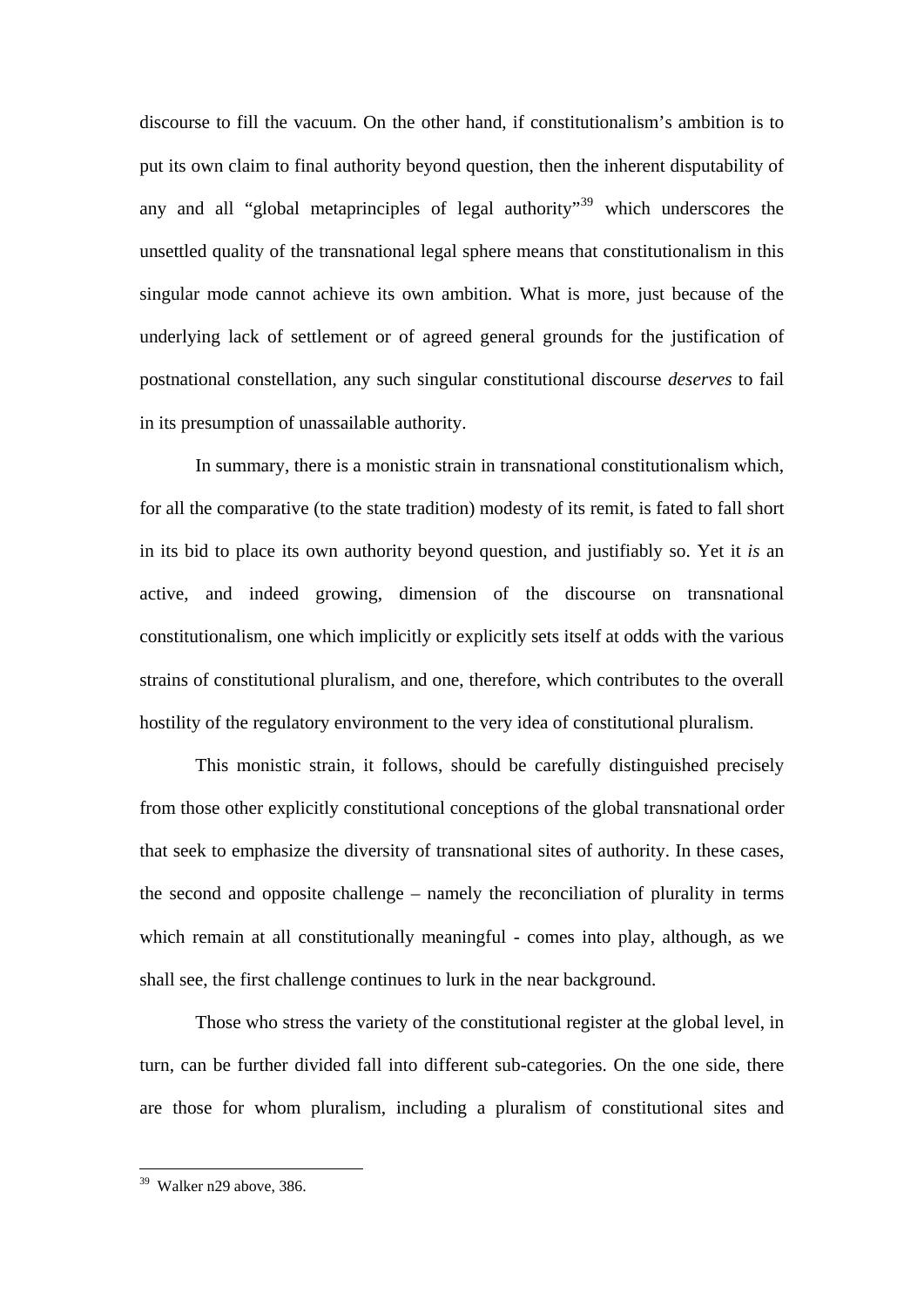relations, is an unavoidable and irreversible consequence of the functional differentiation of world society. In a perspective closely associated with contemporary systems theory, the ever increasing autonomy of the globally ramified spheres of economy, ecology, science, education, health, sport, media, virtual communications etc, is postulated as both consequence and reinforcing cause of the decline of the role of the traditional politico-legal constitutionalism of the state as the effective container of the various specialist sub-systems within a particular territorial demarcation. [40](#page-16-0) Yet the demise of a comprehensive mode of politico-legal constitutionalism – of a constitutionalism built around an idea of a self-contained community in which all matters of 'public' interest are contested and resolved in common, need not mean the end of constitutionalism *tout court*. Instead, in the systemic pluralist vision we are witnessing the development of new transnational forms of "societal constitutionalism."[41](#page-16-1) According to this new global dynamic the "selfconstitutionalization<sup> $1/42$  $1/42$ </sup> of the various specialist functional sectors is no longer grounded in and reducible to the articulations either of state law or the orthodox treaty regimes of international law, or indeed of any other canonical legal form.<sup>[43](#page-16-3)</sup> The new societal constitutions will continue to draw on these familiar juridical sources in their continuous processes of reflexive self-organisation, but the basic impulse towards self-constitutionalization and its governing logic is provided by the very character and domain concerns of the functional specialism itself; by the methods available within its special medium of practice – and to those actors implicated in that

<span id="page-16-0"></span> $40$  See in particular the work of Gunther Teubner; e.g. n32 above; See also his "Societal Constitutionalism: Alternatives to State-Centred Constitutional Theory?" in C. Joerges, I-J Sand and G. Teubner (eds) *Transnational Governance and Constitutionalism* (Oxford: Hart, 2004) 3-28; 41 Teubner, n40 above

<span id="page-16-2"></span><span id="page-16-1"></span><sup>42</sup>Teubner, n32 above

<span id="page-16-3"></span><sup>43</sup> Such as the common-law based *lex mercatoria*. See Teubner, n32 above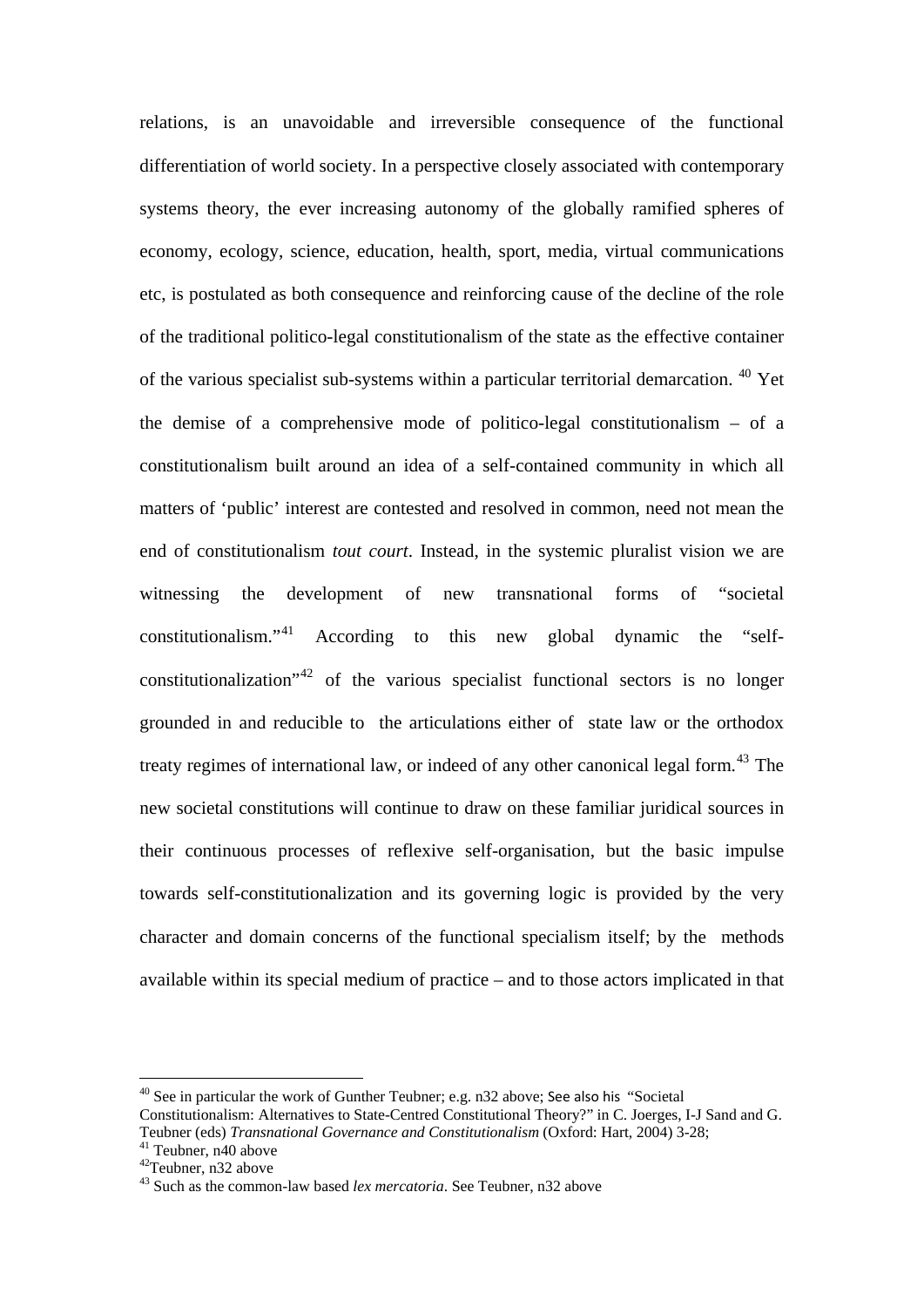medium of practice - of communicating and realizing the forms of social power or influence distinctive to that medium of practice.

A more modest and familiar version of this kind of functionally-driven global constitutional pluralism can be found in the idea of 'sectoral constitutionalization'.<sup>[44](#page-17-0)</sup> Here the focus is upon the institutional centres and their conventional legal foundations rather than the functionally coded sites of practices as a whole. The accent is on the hybrid "treaty-constitutions" <sup>[45](#page-17-1)</sup> of special international organisations or regimes, such as the International Labour Organisation or the World Trade Organisation. These are constitutive instruments for the legal domains in question, not just in terms of providing an institutional and norm-generating frame and claiming an original juridical authority, but also, and increasingly, in endorsing or encouraging a broader form of *erga omnes* constitutional sensibility in terms of rights protection for the individuals affected by the regimes.<sup>[46](#page-17-2)</sup>

To these positions the second challenge is a clear and pressing one. What makes the basic *plurality* of constitutional orders they describe *pluralistic* in nature? In what does the constitutional coherence between the parts consist? If as, Gunther Teubner, the leading exponent of modern systems theory, declares, "in the sea of globality there are only islands of constitutionality", $47$  where are the constitutional causeways that connect these islands? The answer is not clear. If the emphasis is on the specificity of the newly emergent societal or sectoral constitutions in the absence of any corresponding newly emergent legal-political totality, then what, if anything,

<span id="page-17-0"></span><sup>44</sup> See e.g., A. Peters "Membership in the Global Constitutional Community" in J. Klabbers, A. Peters and G. Ulfstein (eds) *The Constitutionalization of International Law* (Oxford: OUP, 2009) 153-263, 201-3<br> $^{45}$  *Ibid.* 203.

<span id="page-17-3"></span><span id="page-17-2"></span><span id="page-17-1"></span><sup>46</sup> *Ibid.* 212-215.<br><sup>47</sup> Teubner, n32 above.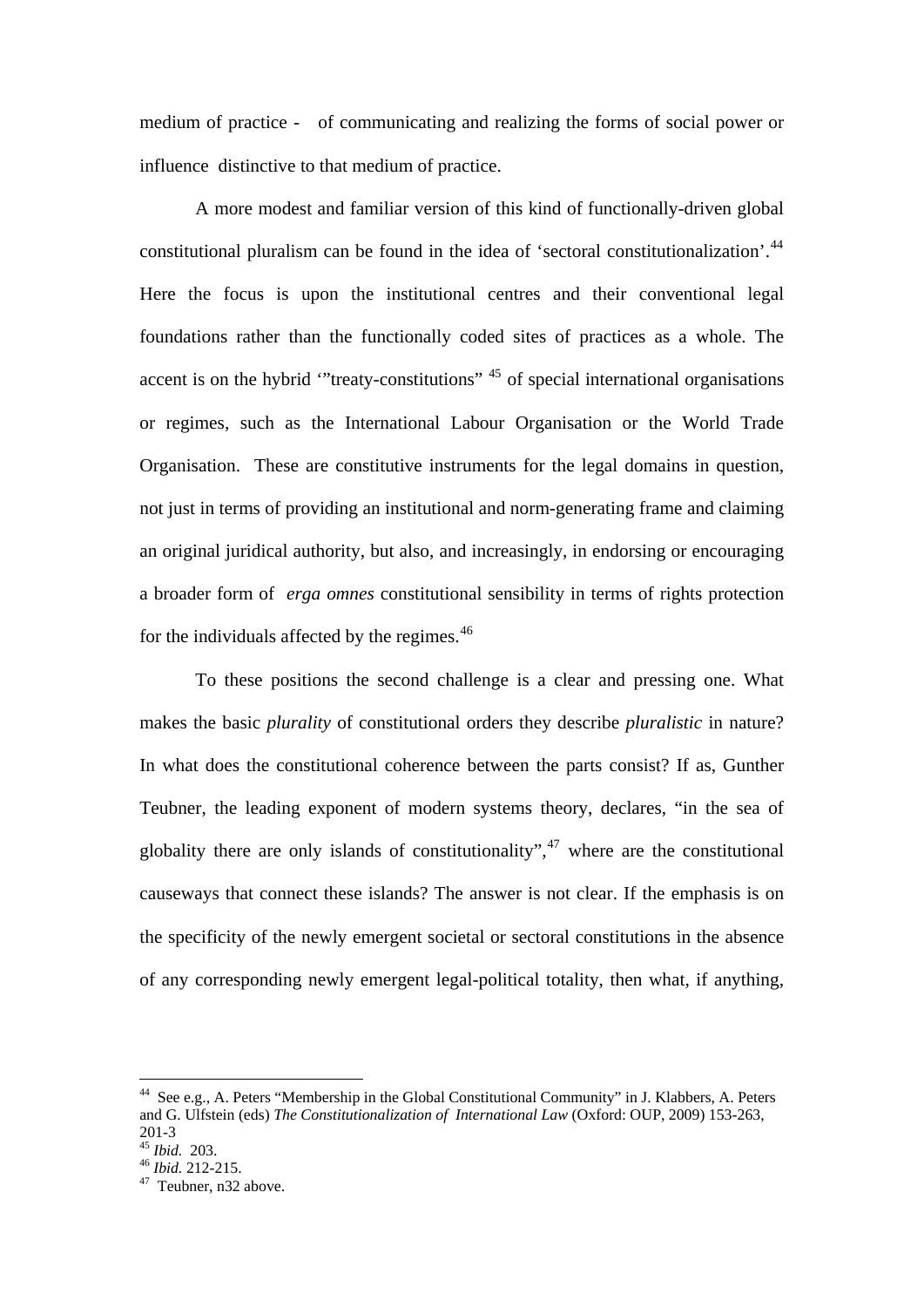links these constitutionally justified specificities in constitutional terms is problematic.

One part of the answer may depend on *structural analogy*. Arguably, a key 'constitutive' puzzle faced by the stakeholders of relatively autonomous global subsectors and by those who occupy their various external environments, namely how to balance the freedom of those most centrally concerned with and affected by a practice to govern that practice against the need to limit its expansion into other spheres and to curb its tendency to encroach on the autonomy of others sectors of social practice and their key stakeholders, is the functional equivalent under a globally differentiated order of the traditional state constitutionalist concern to safeguard the 'internal sovereignty' of 'the people' while ensuring that their 'external sovereignty' did not compromise the internal sovereignty of others.<sup>[48](#page-18-0)</sup> A second part of the answer may, more straightforwardly, concern *common transversal norms*. In particular, proponents of a differentiated form of global constitutionalism may argue that basic human rights standards should prevail across different societal or institutional sectors regardless of these cleavages. Indeed, on this view, the very proliferation of such cleavages and the problems of achieving 'thicker' forms of democratic constitutionalism in consequence serve to underline the importance of the alternative protection provided by globally guaranteed human rights standards.<sup>[49](#page-18-1)</sup> A third and final part of the answer might concern the *relational dynamics* themselves. If the global constitution is one of multiple and variable sectors, one in which the marginal connections and relations between sites of governance become central rather than peripheral, then perhaps there is some kind of underlying relational logic or, less passively, perhaps there can be developed terms and patterns of constitutional

<sup>48</sup> *Ibid*. See also Krisch, 'The Case for Pluralism" n11 above.

<span id="page-18-1"></span><span id="page-18-0"></span><sup>49</sup> See e.g. Teubner, n32 above; Peters n44 above.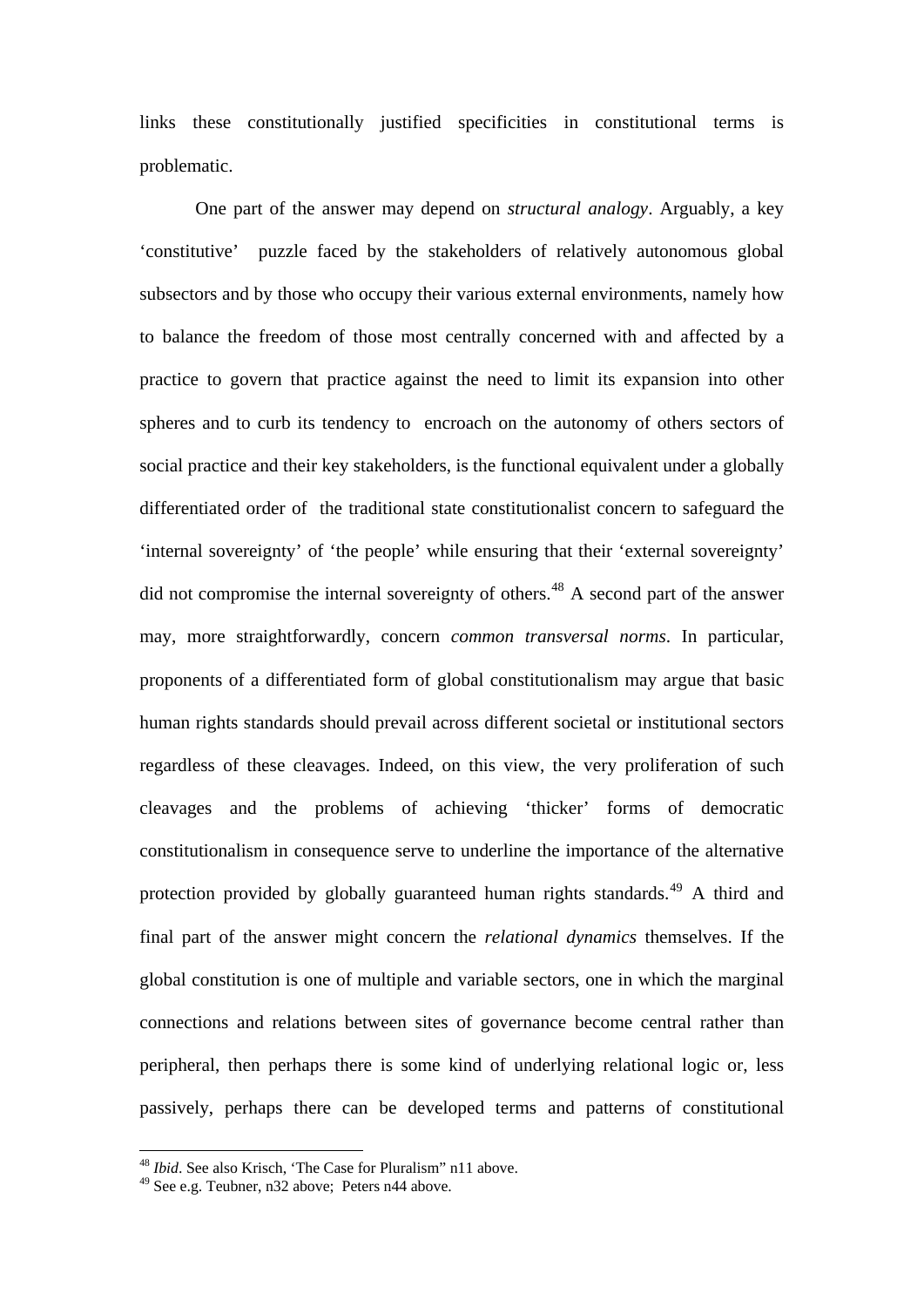exchange between these various sectors which can be accounted for or justified in terms of some kind of defensible constitutional reason. At a minimum, does the fragmentation of the transnational constitutional order into a heterarchy of sites not permit and even encourage the development of some kind of framework of mutual recognition and contestation and of checks and balances between sites and their different claims to authority? And does the complex cross-polity institutionalization of a system of countervailing power not provide the basis from which pluralism can be transformed into a recognizable set of constitutional virtues?<sup>[50](#page-19-0)</sup>

Certainly, there is in the approach of the systemic constitutional pluralist some recognition of all such solutions. The claim to move beyond plurality to pluralism remains a precarious one, however. It stands in sustained tension with the sheer number, diversity, unpredictable emergence and uncontainable evolution of the islands of self-norming and institutional capacity in the new global constitutional archipelago. And it in response to this and in an attempt to fashion a more systematic and encompassing set of constitutional steering mechanisms that we find another more universalist strain within global constitutional pluralism. This thread of constitutional pluralist thought, closely associated with Mattias Kumm<sup>[51](#page-19-1)</sup> and others,<sup>[52](#page-19-2)</sup> adopts a different and more resolute approach to the tension between the two constitutional imperatives of the postnational constellation – the autonomy of the particular parts and the coherence of the whole.

For Kumm, the modernist past remains the key to the future. The philosophical core of constitutionalism has not changed since the advent of modern constitutionalism through the medium of the maturing state system of late 18th

<span id="page-19-0"></span><sup>&</sup>lt;sup>50</sup> See Krisch, n11 above "The Case for Pluralism"; see also Rosenfeld, n29 above  $^{51}$  Kumm, n1 above

<span id="page-19-2"></span><span id="page-19-1"></span> $52$  See in particular D. Halberstam, "Constitutional Heterarchy: the Centrality of Conflict in the European Union and the United States" in Dunoff and Trachtman (eds) *Ruling the World?* 326-55.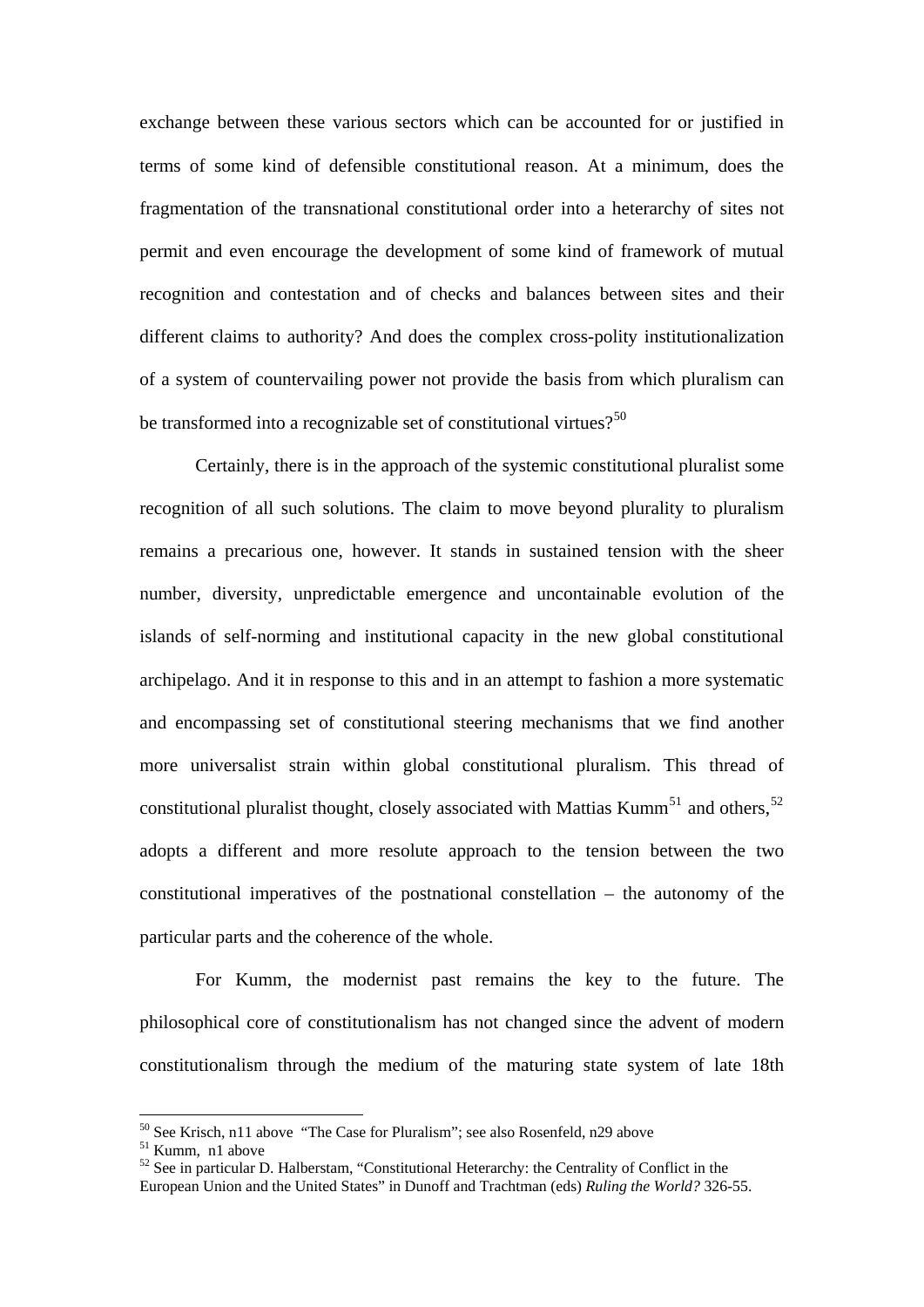century Europe and America. Crucially, what is constitutionally basic for him is not a matter of institutional design but of underlying normative principles. These normative principles flow from the basic modernist ambition of persons self-conceived as free and equal individuals to act collectively to deliberate, develop and implement their own conception of the common interest or public good. Such meta-political foundations distinguish the modern age from the traditional hierarchies and the sense of human society as in thrall to a prior order of things which characterize earlier forms of social organisation and their associated social imaginaries.<sup>[53](#page-20-0)</sup> And from these foundations, according to Kumm, we can derive a set of universal constitutional commitments to principles of legality, subsidiarity, adequate participation and accountability, public reason and rights-protection.<sup>[54](#page-20-1)</sup> Against this larger canvas the traditional state-centred constitutional system assumes a more modest significance than is often appreciated within constitutional thought. It is exposed as but one architectural representation of the underlying principles, rather than an exclusive or dominant or even optimal template for constitutional government. Instead, under conditions of intensifying globalization the basically cosmopolitan texture of a constitutionalism committed to universal principles becomes more apparent, and the state is now but one constitutional player on a wider stage. As free and equal persons operating under certain constraints of interest, information, geography and affinity, we continue to respect particular contexts of decision-making and public interest formation, and the principles of subsidiarity, participation and accountability recognize this. However, as free and equal persons we are also categorically committed to acknowledgment of the freedom and equality of all others, and so to the universalisability of our political condition. In this way, we can reconcile our

<span id="page-20-0"></span><sup>53</sup> See e.g. C. Taylor, *Modern Social Imaginaries* (Durham: Duke University Press, 2004).54 Kumm, n1 above.

<span id="page-20-1"></span>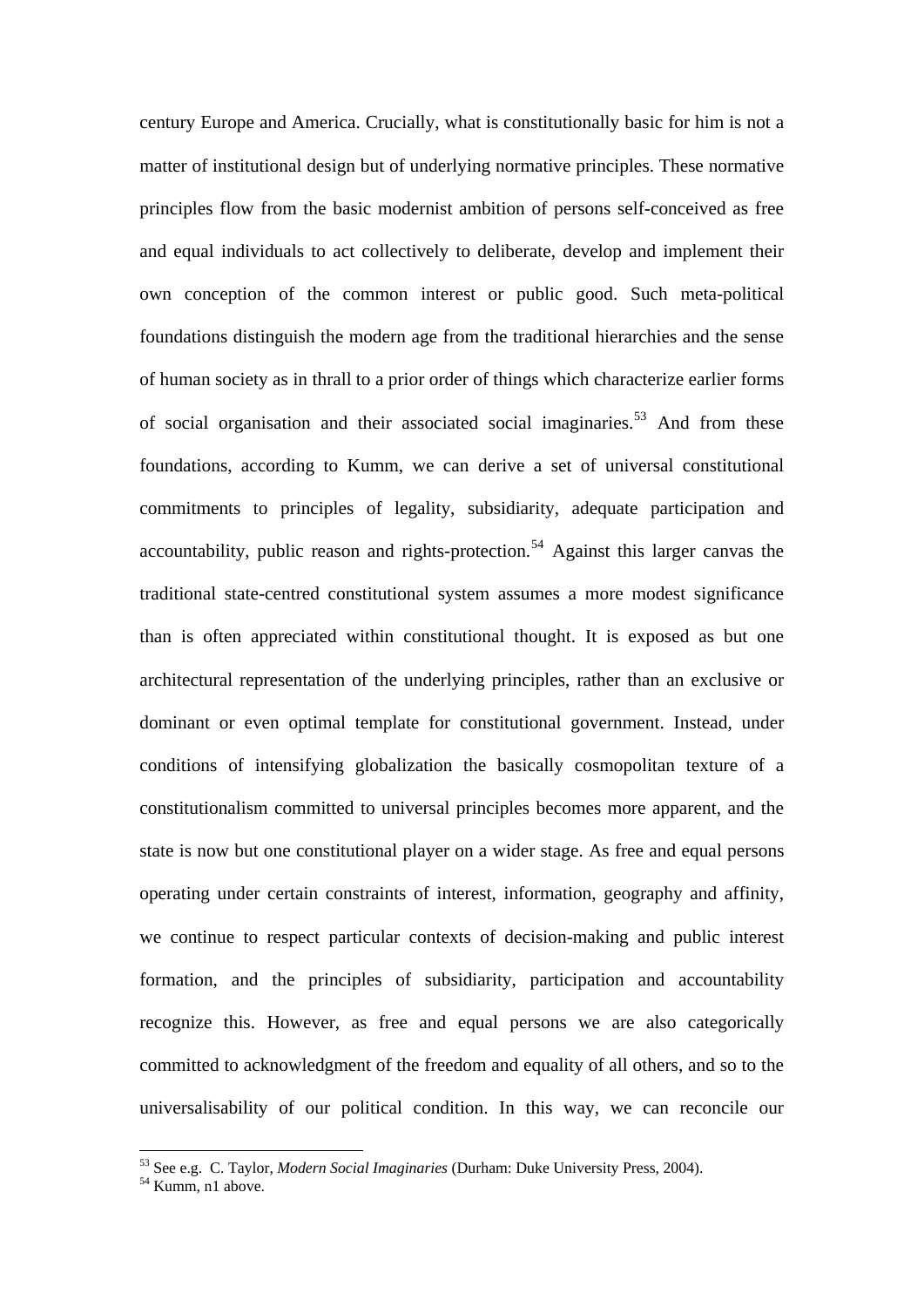commitment to particular polities and sites of authority with a belief in an overarching normative framework which informs the terms of our various particular manifestations of public authority. In the final analysis, the global division of the world into particular polities remains inevitable but the particular form that such a division takes is not so; rather, it is contingent upon shifts in the underlying circuits of social and economic power.

By replacing institutional or lexical hierarchy with normative universalism, Kumm, and those with similar visions, find a more robust answer to the second challenge than is available to the systemic pluralists while avoiding the more obvious dangers of constitutional monism. Inevitably, however, the idea of constitutionalism as a single cloth, however divorced from traditional conceptions of hierarchy, brings the first challenge very much back into the frame. Is such a confident claim on behalf of constitutionalism – even if its focus is on general principles rather than a particular vertical design of rules or institutions, not just one more hegemonic move on behalf of a singular constitutional vision? And how genuinely pluralist can such a vision be if its basic normative contours are settled in advance, even if only at the high level of abstraction proposed by Kumm?

One author who has posed these questions more keenly and insistently than most is Nico Krisch.<sup>[55](#page-21-0)</sup> For him, it seems that constitutionalism in a global age is caught in a Procrustean dilemma. On the one hand, the kind of "foundational constitutionalism<sup>[56](#page-21-1)</sup> well-known from the state tradition – the 'thick' variant based upon the constituent power of the collective people living in a distinct all-embracing political society – simply does not suit the more fragmented circumstances of the global age. On the other hand, if we try to stretch and adapt constitutionalism to fit

<sup>55</sup> See references at n11 above.

<span id="page-21-1"></span><span id="page-21-0"></span><sup>56</sup> Krisch, n11 above, "Global Administrative Law and the Constitutional Ambition"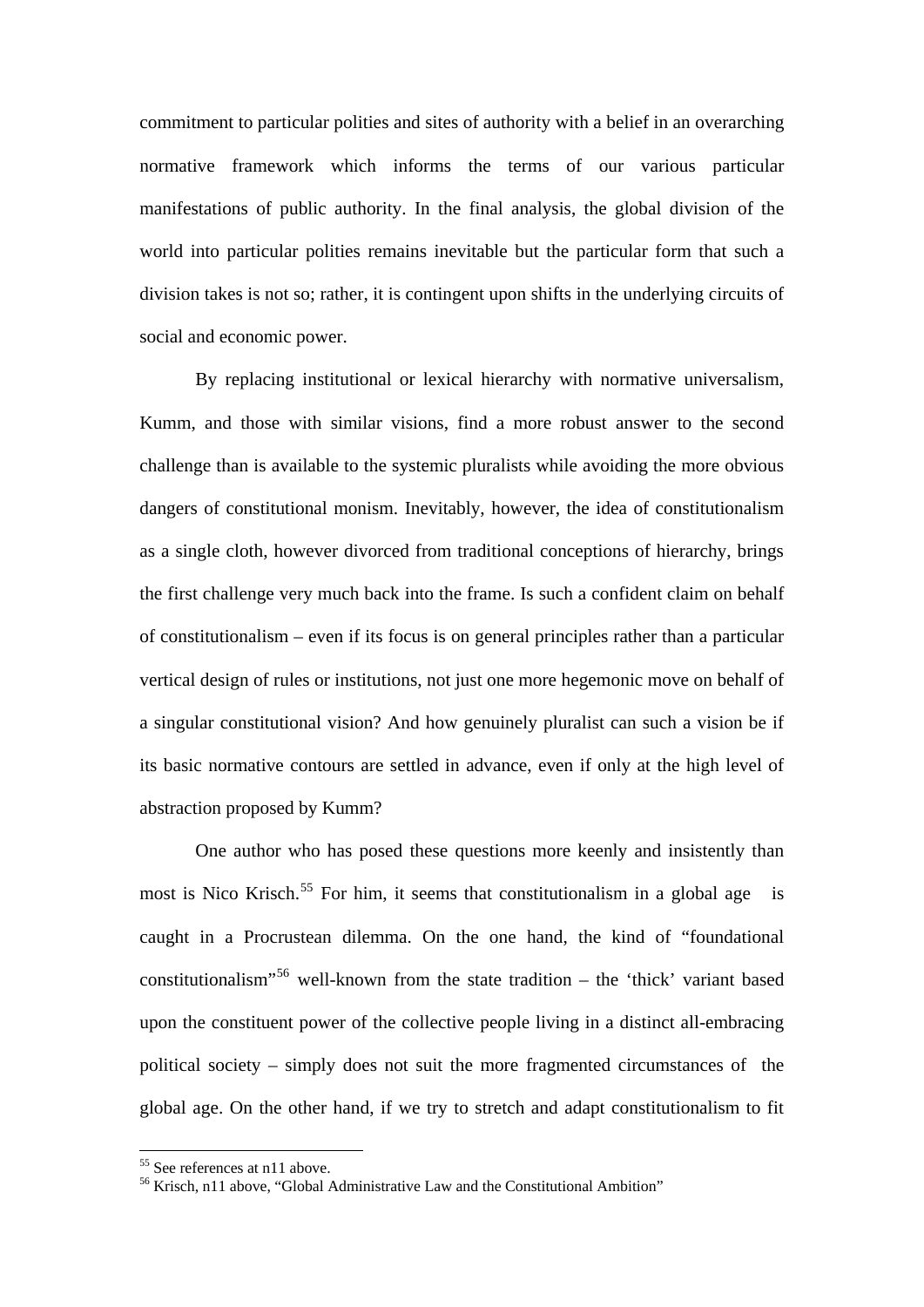these new conditions we are faced with a series of unsatisfactory alternatives. Either, in a first case, we retain something of the monistic legacy of constitutionalism  $-$  a holistic architectural or (at least) intellectual vision which, in its excessive ambition and self-assertion, lacks both legitimacy and plausibility in an age of global diversity. Or, in a second case, we a guilty of a kind of constitutional dilution or corruption, retaining the term 'constitutional' as an overstated or inappropriate label for an entirely new type of institutional and normative complex. In particular, if, as is the case with the more systemic forms of pluralism, all we retain from the tradition of state constitutionalism is a commitment to various of its 'thin' properties, - juridical autonomy, an institutional formwork of checks and balances, and fundamental rights protection - but without any plausible sense of an authoritative frame for locating these within a single constitutional universe, then perhaps the constitutional label becomes a mere placebo or distorting diversion. That is to say, constitutionalism may become a source of complacency – a false promise and false comfort in a world that no longer bends to its design, or a source of confusion – a category mistake in a world which needs new categories. In either event constitutionalism threatens to become an impediment rather than a guide in the search for optimal solutions to the question of governing new configurations of social power.

This takes us directly to the third challenge and the alternative solutions suggested by that third challenge. For pluralism to make sense as a normative register for the contemporary global order – and bearing in mind the extent to which empirical conditions of global regulation militate against anything other than a pluralist understanding - then perhaps the 'constitutional' descriptor just has to be dropped. As Krisch himself suggests, in the last analysis constitutionalism and the scale and quality of the pluralist understanding adequate to the global age may simply be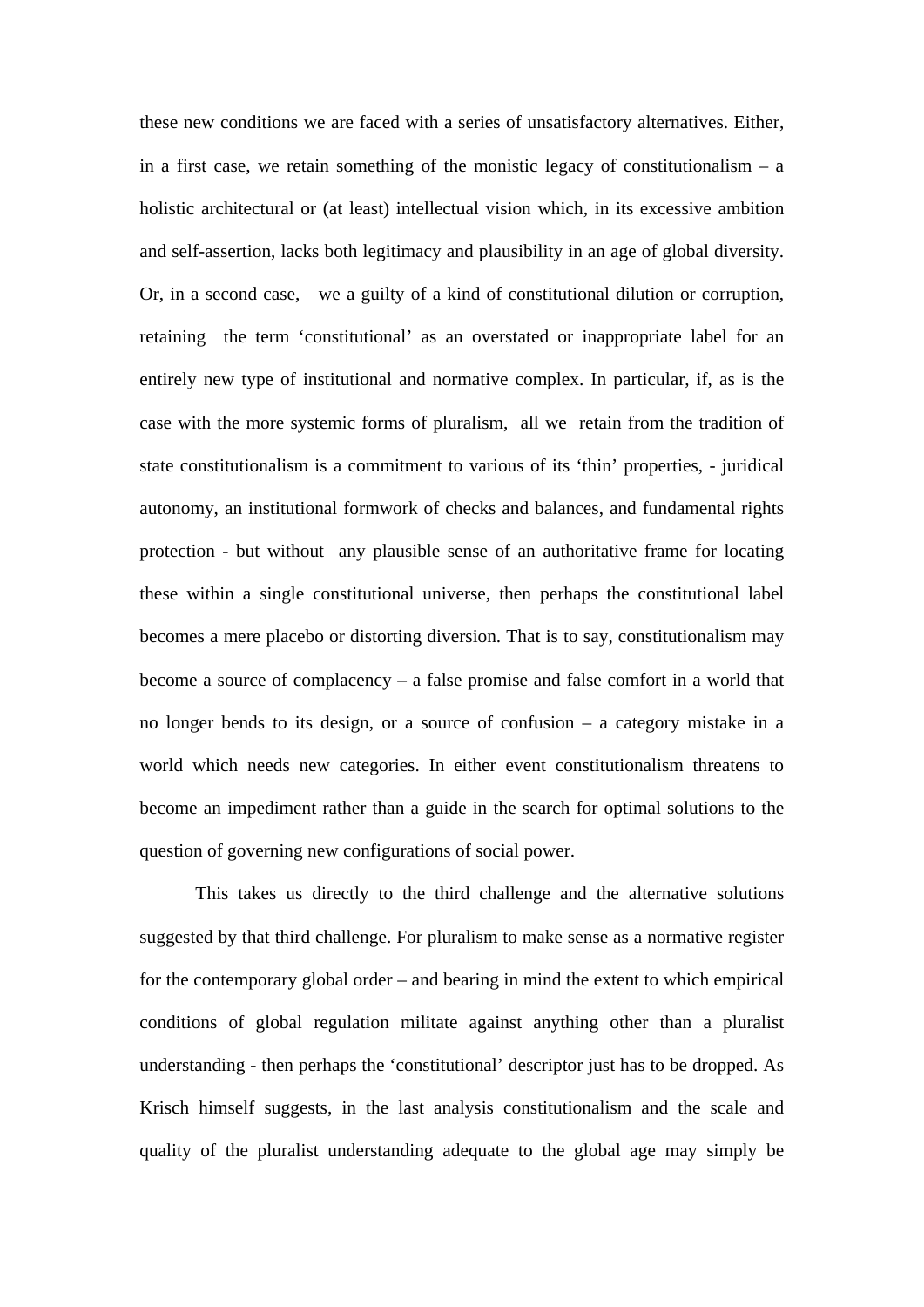$i$ irreconcilable.<sup>[57](#page-23-0)</sup> Perhaps, the best way of ensuring the pluralist virtues of mutual contestation, recognition and adaptation and a complex framework of checks and balances, conceived of as a modest framework of co-ordination between relatively autonomous polities,  $58$  is to detach them from a constitutional discourse which is unsympathetic on either side of this delicate ambition; either in the strength of its traditional championing of the autonomy of the parts or in its effort to conceive of the new in terms of an idea of totality and integrity which also borrows from the old.

### 4. **Pluralism and the Constitutional Legacy**

So, what, if anything, does constitutional pluralism under conditions of globalization have left to offer in the light of these challenges? This question is most profitably addressed by adjusting our lens slightly and by approaching the constitutional predicament from a somewhat different angle than above, and by taking note of a clear bifurcation that has emerged in the use and treatment of constitutional ideas in the global age.

 On the one hand, as a source of doctrine the accumulated arsenal of constitutional thought is treated in an ever more eclectic manner in the global age. Constitutional doctrine is drawn upon for both epistemic and symbolic reasons – as a rich resource of resilient ideas of good governance couched in a language which also happens to carry a distinguished and potentially authority-inspiring legacy. The spread and adaptation well beyond the traditional container of the nation state of tried and tested aspects of constitutional doctrine such as fundamental rights protection, separation of powers and institutional balance, federalism and subsidiarity, due process and natural justice, proportionality and balancing, or 'hard look' doctrines and

 $57$  *Ihid* 

<span id="page-23-1"></span><span id="page-23-0"></span><sup>&</sup>lt;sup>58</sup> Krisch, n11 above, "The Case for Pluralism"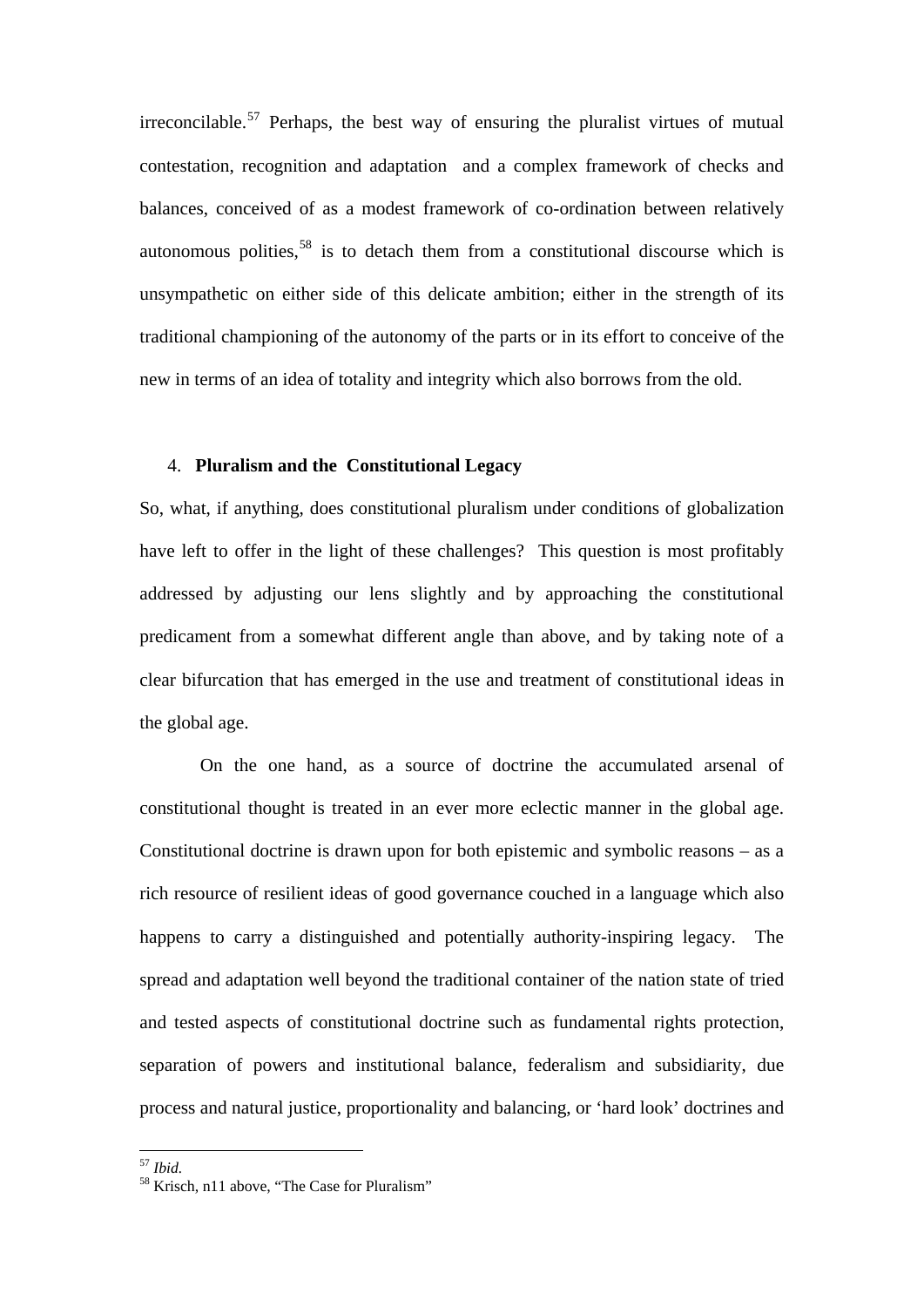requirements to give good reasons, speaks to a process of widespread "low intensity"[59](#page-24-0) dissemination. Constitutionalism becomes a mobile resource, a 'thin' and footloose structure and stylization of norms used to qualify and dignify the emergent sites of a new global regulatory structure of authority without being constitutive of these sites in the 'thick' manner redolent of the nations state. Constitutionalism on this view is a matter of detail, adding an older texture to new governance forms rather than providing a formative inspiration.

On the other hand, we also find constitutionalism used as reference point for the most encompassing (re)imagination of the global body politic. Whether in the work of Habermas, or Teubner, or Kumm, or – even if he ultimately rejects the constitutional label – of Krisch, constitutionalism provides a point of departure for the broadest consideration of the nature and resilience of the modernist settlement in legal and political thought. Again, as with *constitutionalism as doctrine*, *constitutionalism as imagination* sends a reasonably coherent message – certainly at the highest levels of abstraction reached by this broader mode of thought. Recall that, for Kumm, constitutionalism is about the political promise of an unprecedented epoch in which free and equal individuals make over society in their own terms;<sup>[60](#page-24-1)</sup> or, as Habermas or Krisch would have it, constitutionalism is about the development of the very idea of public autonomy – about how individuals constitute themselves in public *as* a public and with due regard to and in symbiotic relationship with their equal freedom in the sphere of private autonomy; $61$  or as Teubner would argue, constitutionalism is about

<span id="page-24-0"></span><sup>&</sup>lt;sup>59</sup> M. Maduro, "The Importance of Being Called a Constitution: Constitutional Authority and the Authority of Constitutionalism" (2005) 3 *International Journal of Constitutional Law* 332, 340. <sup>60</sup> Kumm, n1 above. See also the exchange between Kumm and Krisch on *EJIL: Talk!* in 2009, following the publication of Dunoff and Trachtman (eds) *Ruling the World?* ; available at

<span id="page-24-2"></span><span id="page-24-1"></span>http://www.ejiltalk.org/author/mkumm/<br><sup>61</sup> See e.g. J. Habermas "Constitutional Democracy: A Paradoxical Union of Contradictory Principles" (2001) 28, *Political Theory* 766-781. Krisch n11 above, "The Case for Pluralism", and his *EJIL: Talk!*  exchange with Krisch*,* n60 above.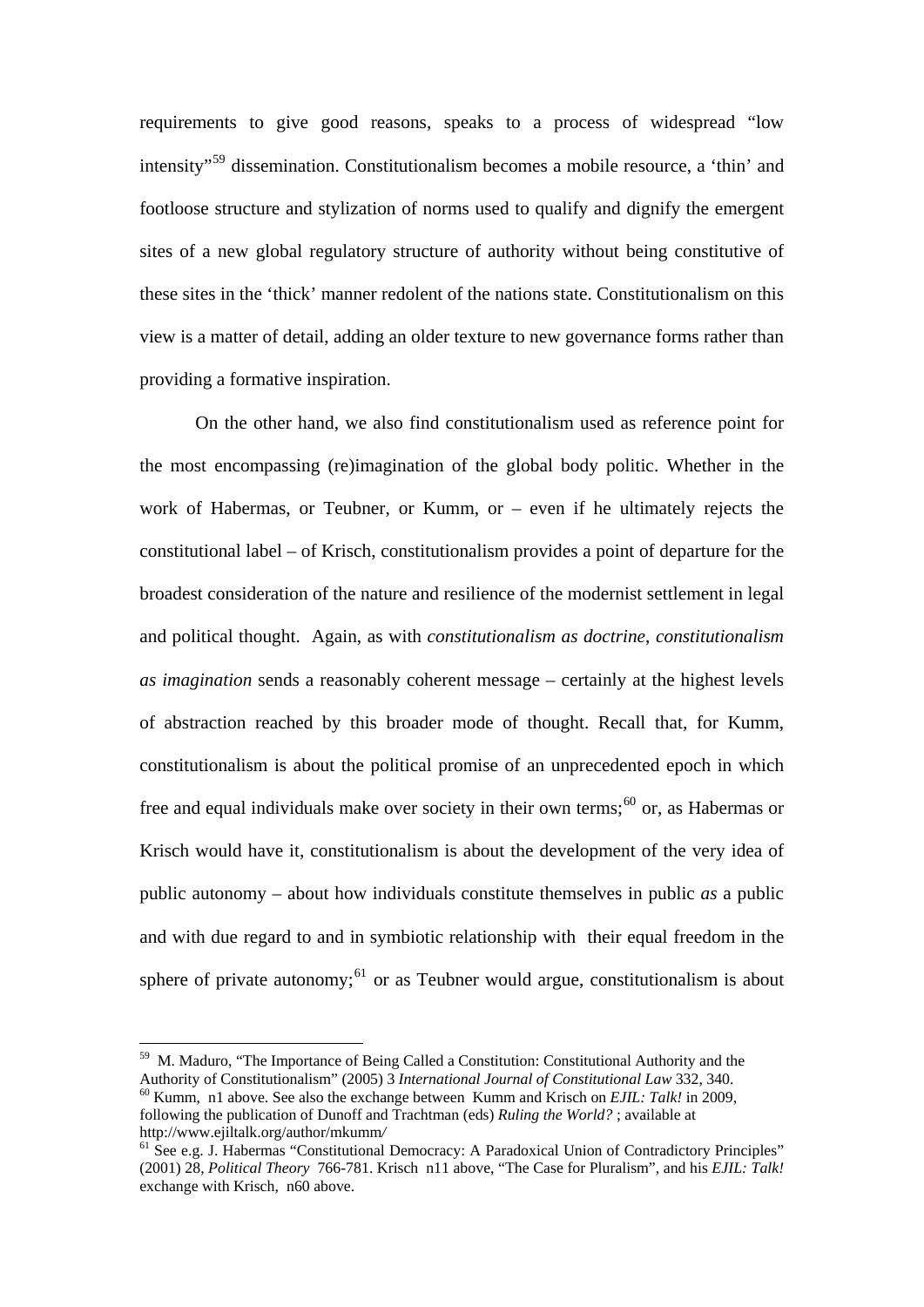the balance between the autonomy and self-limitation of different functional sectors *inter se* in a differentiated order – with autonomy retained as a deep freedom and equality-respecting ideal even as its emergent forms escape our received modern distinction between a generically public and a generically private sphere.<sup>[62](#page-25-0)</sup> In all cases, constitutionalism serves as a reminder of modernity's resilient ambition for the collective self-constitution of the social and political world in a moral universe in which the individual is the basic unit

Where constitutionalism as doctrine is about detail, constitutionalism as imagination, by contrast, sets the broadest of horizons. Crucially, however, for all their contrasting features, the two levels of constitutional discourse for a global age share a common absence. Where constitutionalism as doctrine is too specific in its various remits and too past-derivative to provide a key formative influence for the new post-Westphalian sites of authority, constitutionalism as imagination for its part is both too general in scope and substantive ambition *and* too dependent upon the dominant procedural heritage of state constitution-making to provide a formative influence for these new constitutional sites.

In other words, we are faced in post-Westphalian world with a situation in which constitutionalism arguably flies too low or too high, either too dependent on other forms or too independent of any particular forms. Why this is so is both consequence and reinforcing cause of the changing structure of constitutional authority in a post-state world. In the state tradition, the imaginative and the doctrinal dimensions of constitutionalism tended to be closely aligned through the dimension of constituent power. For constitutionalism in this mode was concerned as much with formative influence – with the particular *pouvoir constituant* and the ideas of guiding

<span id="page-25-0"></span> $62$  Teubner, n32 above.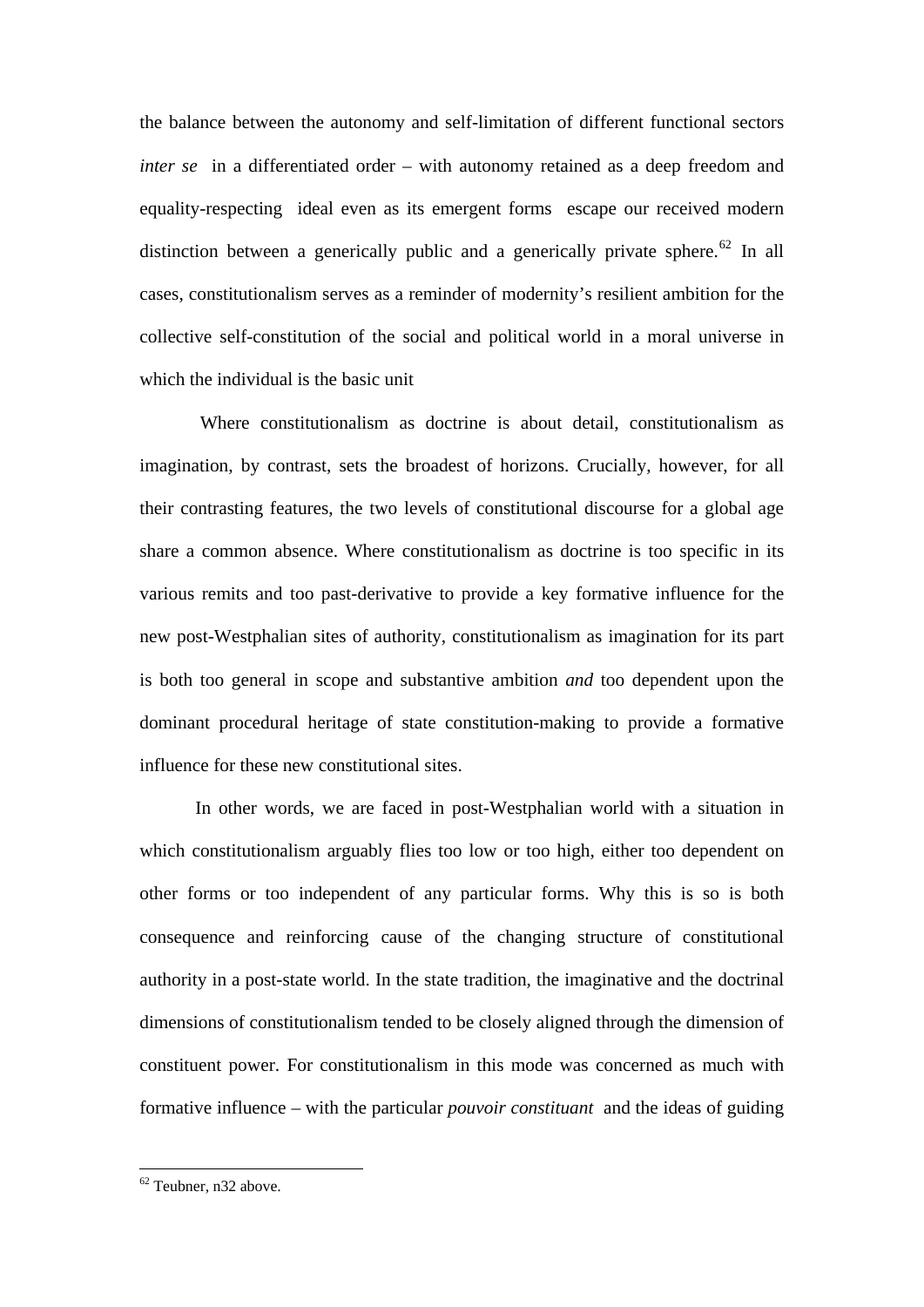purpose and ultimate justification associated with the making of political community - as with the tool-kit of mechanisms through which the duly formed and constituted authority - the *pouvoir constitué* – seeks through doctrine to express and represent its constitutive source. State constitutionalism, in other words, was concerned both with the framing of the particular sites of authority and with the detail of what was framed. Constitutionalism in the state tradition, therefore, was always about treating the 'spirit' and the 'letter' of the law within a single frame of reference, about background culture as well as foreground text, about the regulative ideal as well as the regulated practice, about deep 'second order' justification as well as immediate 'first order' validity. In short, it was about both imagination and doctrine, and about how the imaginative and the doctrinal were closely joined and mutually nourished through the container of the self-constituting and self-constituted polity. Certainly, there was also a dimension to the constitutional imagination which was prepared to reach beyond the state, which treated the constitutions of different and other free and equal peoples as morally comparable and ethically associated units. But this global dimension remained parasitic upon the more basic connection between the imaginative and the doctrinal dimensions in the context of the state.<sup>[63](#page-26-0)</sup>

Crucially, the post-Westphalian world of constitutionalism severs this basic connection between the doctrinal and the imaginative while often remaining in retrospective thrall to the significance of such a connection in the high modern era of state-centred constitutionalism. An appreciation of this point allows us to reconceptualise and restate the various dilemmas of constitutional pluralism in global context as flowing from the expectation to do too much with too few resources. The low-flying constitutionalism as doctrine seems to claim too much, at least by

<span id="page-26-0"></span><sup>63</sup> See N. Walker. "Out of Time and Out of Place: Law's Fading Co-ordinates" (2010) 14 *Edinburgh Law Review*, 13-46.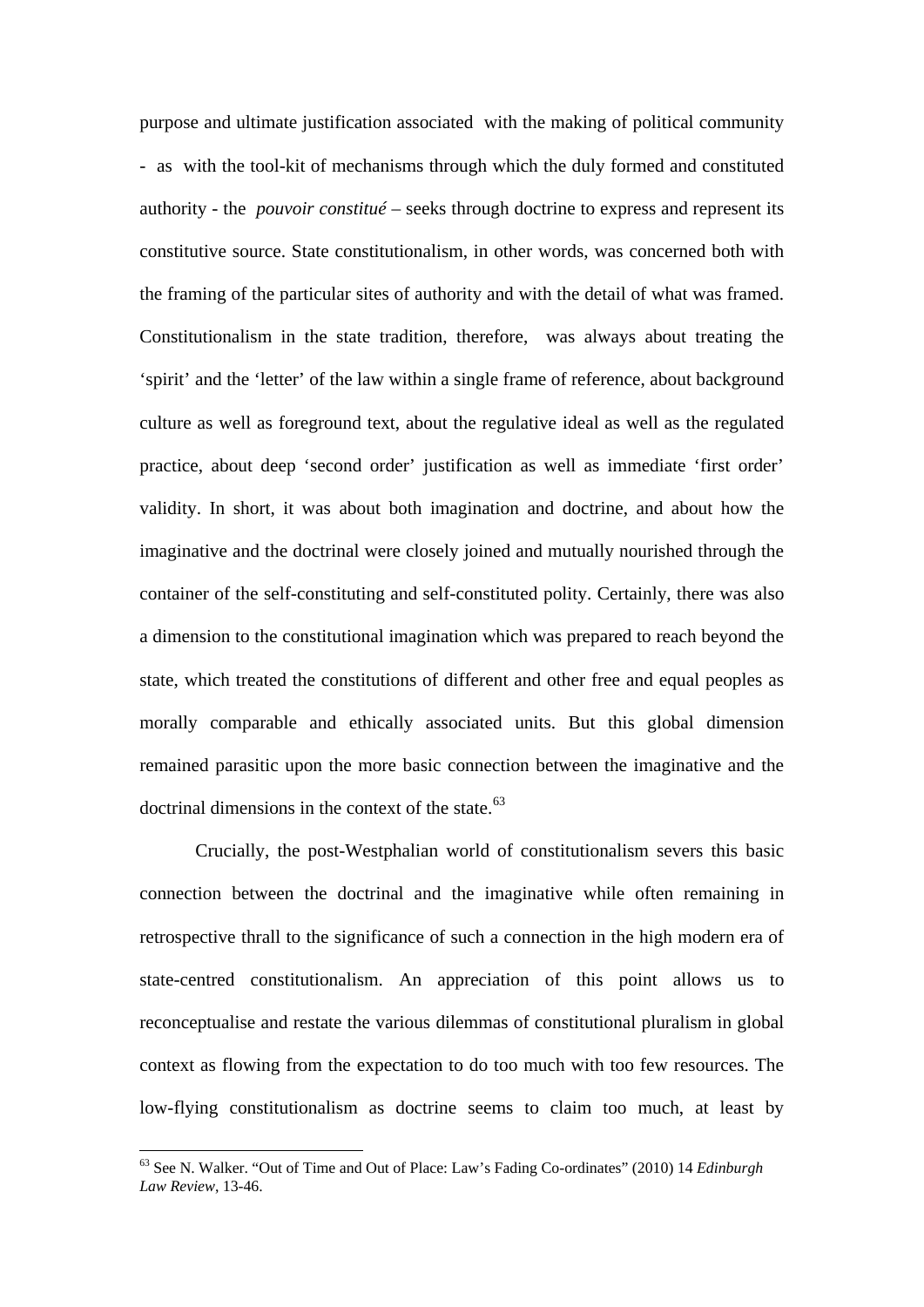implication, in using the historically formative register of constitutionalism to account for a regulatory context in which such constitutionalism as is available is no longer doing and can no longer do that formative work, but is instead merely supplying the regulatory technology for an already and otherwise formed site of authority. Hence the criticism that constitutionalism is tendentially but inappropriately inclined to monism, and the related claim that the language of global regulatory pluralism finds a more becoming modesty if the descriptor 'constitutional' is removed from the units we seek to conceive of within the pluralist structure. Equally, however, the highflying constitutionalism as imagination presumes too much if it treats itself as an encompassing meta-authoritative normative frame for the plurality of sites of global constitutional authority. Rather, its claim and message is prior to the particular forms of constitutionalism and the particular norms associated with these forms. What it can offer is precisely not a higher-order or framing legal normativity – a kind of constitutional super-doctrine - for that would presuppose a formative and framing role which it does not possess and which it could not posses without claiming new constitutional unity, but a deeper and normatively unrealized form of constitutional pre-orientation.

If we return briefly to the special case of the European Union and its inappropriateness as a paradigm for postnational constitutionalism more generally, we may observe how the severing of the two registers of constitutionalism is here less evident, and less evidently problematic. Constitutionalism as doctrine in the European Union bears such a close resemblance to many state forms and remains so closely connected to its statist roots that, as we have seen, its 'thin' credentials are widely respected, and also treated by many as a sound basis on which a pluralist connection between the national and the supranational spheres of influence might be forged. And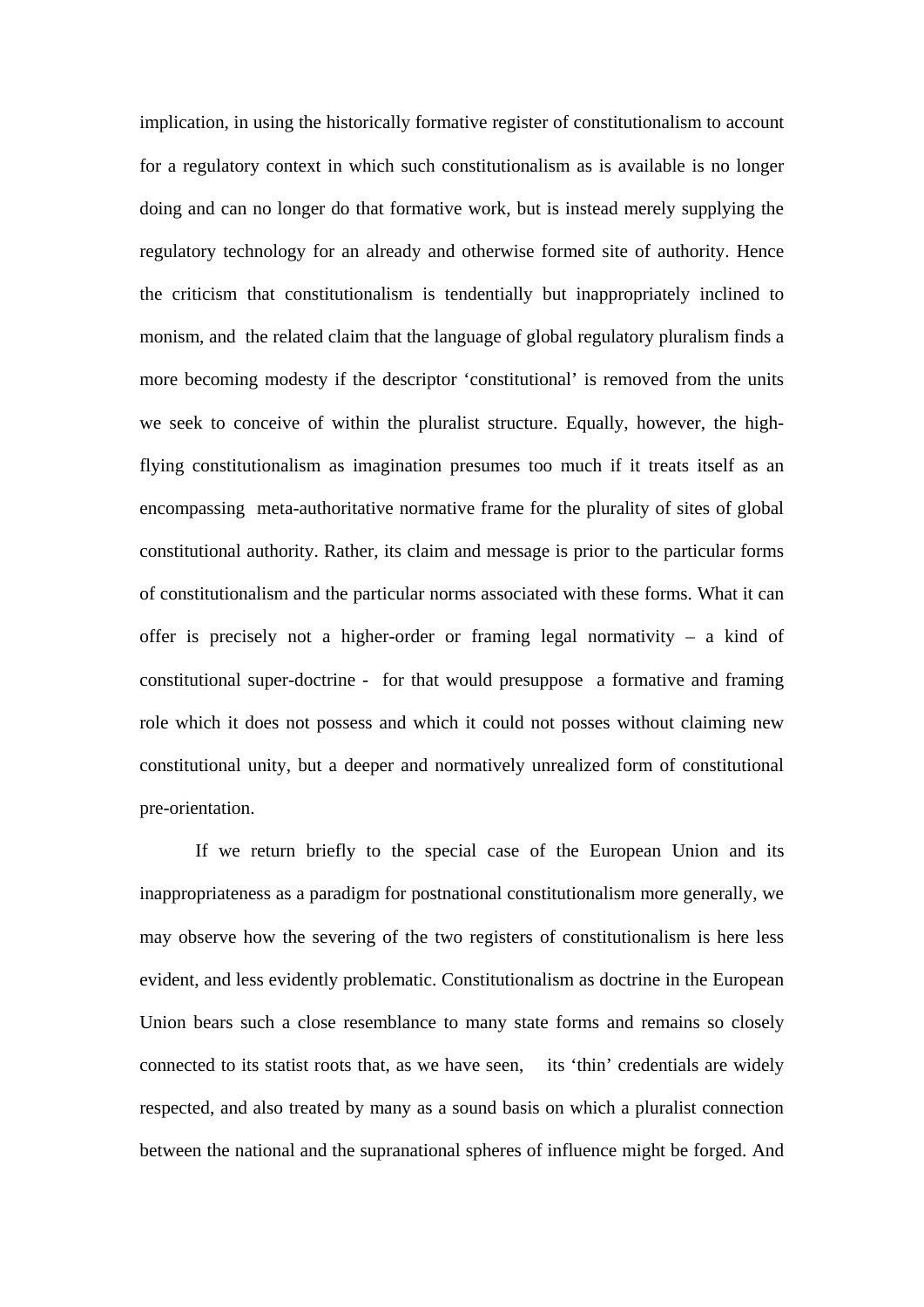while there has been much controversy over just how much legitimacy this 'thin' constitutionalism supplies, and also about whether it can or should be supplemented by a 'thick' foundational constitutionalism, at least the EU has developed in a sufficiently state-like direction that the linking of the supranational constitutional imagination to a recognizable politically constituent process has remained a viable ambition for many – or at least did so until the demise of the Constitutional Treaty in 2007. In short, neither constitutionalism as doctrine nor constitutionalism as imagination seem to be as disconnected from their traditional basis of support as they do in the wider global sphere. Constitutional pluralism appears more plausible, as too in some measure does the alternative of a new constitutional unity.

In the global context, in the absence of the lock of constituent power the two levels of constitutional discourse are more clearly stratified and more palpably incomplete in the absence of the other. Yet just as postnational constitutionalism in general is not best understood in the paradigm of the European Union, postnational constitutionalism beyond the European Union should not be discounted just because in some respects its development compares unfavourably with that of the European Union. For it does not follow from the misalignment of the two constitutional discourses – constitutionalism as doctrine and constitutionalism as imagination - that there is no value in seeking to preserve and develop the modern constitutional legacy at either or both levels under conditions of contemporary global pluralism. Rather, it seems that the continuing value of constitutionalism, and the basis for believing that any such value outweighs its disadvantages, lies precisely in the combination of those answers it does still provide and those questions it raises in lieu of the answers it can no longer provide.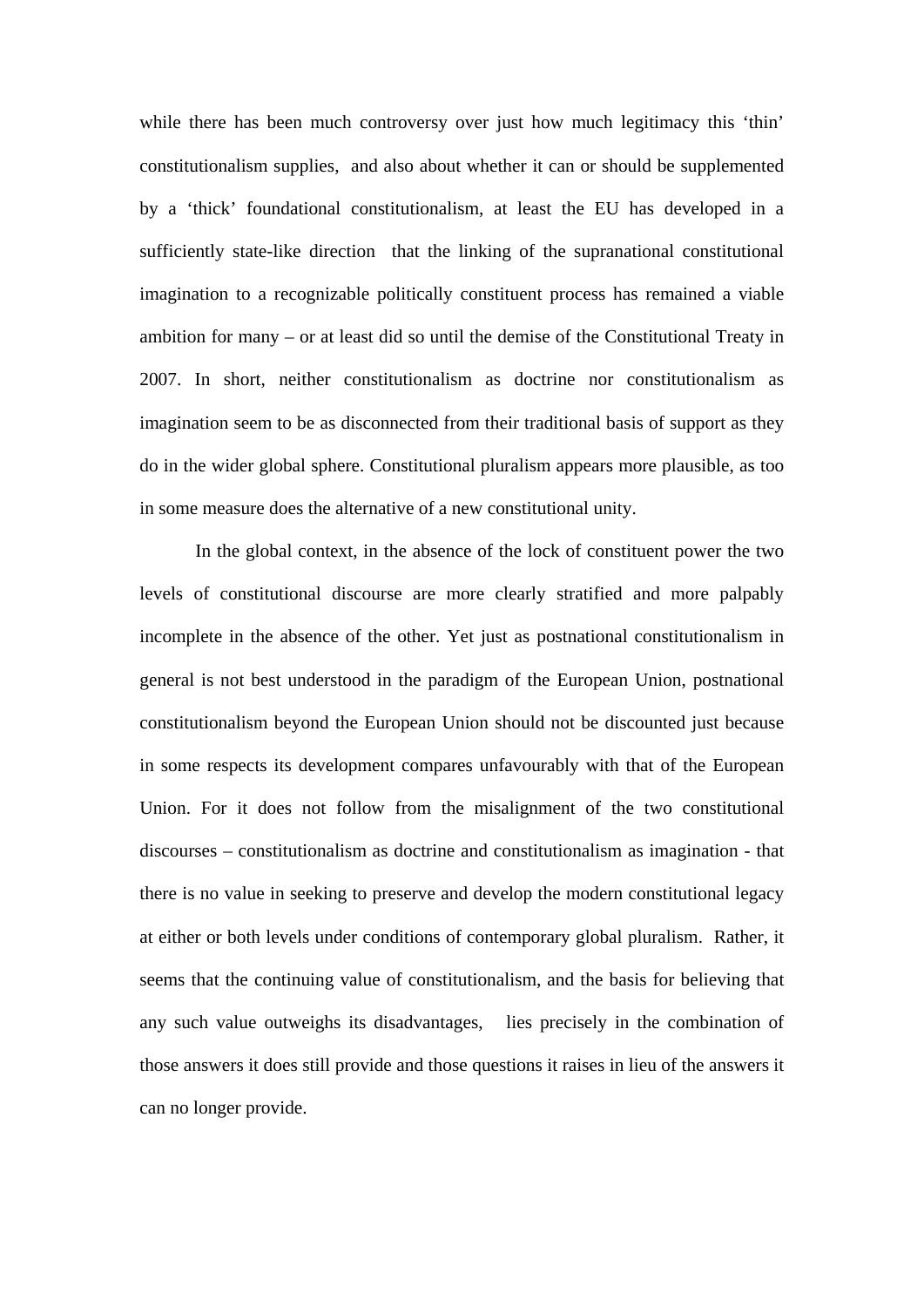If we first consider constitutionalism as doctrine, as already noted we cannot deny the value of the constitutional normative resource-set accumulated over the period of political modernity, or its continuing applicability to non-state sites, however partial, fragmented and "non-holistic"<sup>[64](#page-29-0)</sup> many of these site are.. The various functionally specific and/or institutionally clustered points of non-state authority may have come to resemble nodes in a global network, each made up of a complex mix of internal self-regulation and diverse external regulation, rather than each providing a self-contained regulatory universe of its own, as in the state tradition.<sup>[65](#page-29-1)</sup> Yet many of the same basic puzzles of governance are being addressed, and so much of the same technology of governance remains appropriate.

This point is placed in sharp and reinforcing perspective when we turn to reconsider constitutionalism as imagination. In one respect, this serves as an orientating reminder of what should underscore and inform our puzzles of governance in state or state-like holistic settings and non-holistic settings alike. The constitutionalist vision recalls the abiding importance of the meta-political question of how to generate, adjudicate and apply our common interest in accordance with our common standing as free and equal persons, even in a post-state world in which the subject, mechanisms and object of common interest are out of kilter, and where, accordingly, 'we' increasingly do not get to address the common interest question in its entirety *in common*. However, this paradoxical feature of the common interest should not defeat but should guide our efforts to interpret the 'letter' of constitutional doctrine in light of the 'spirit' of constitutionalism. The contextual appropriateness and refinement of all of our particular inherited constitutional techniques, from rights protection through doctrines of consultation and due process to our manifold methods

<sup>64</sup> See N. Walker, "Beyond the Holistic Constitution?" in Dobner and Loughlin (eds) 291-308.

<span id="page-29-1"></span><span id="page-29-0"></span><sup>65</sup> *I bid.* 297-303.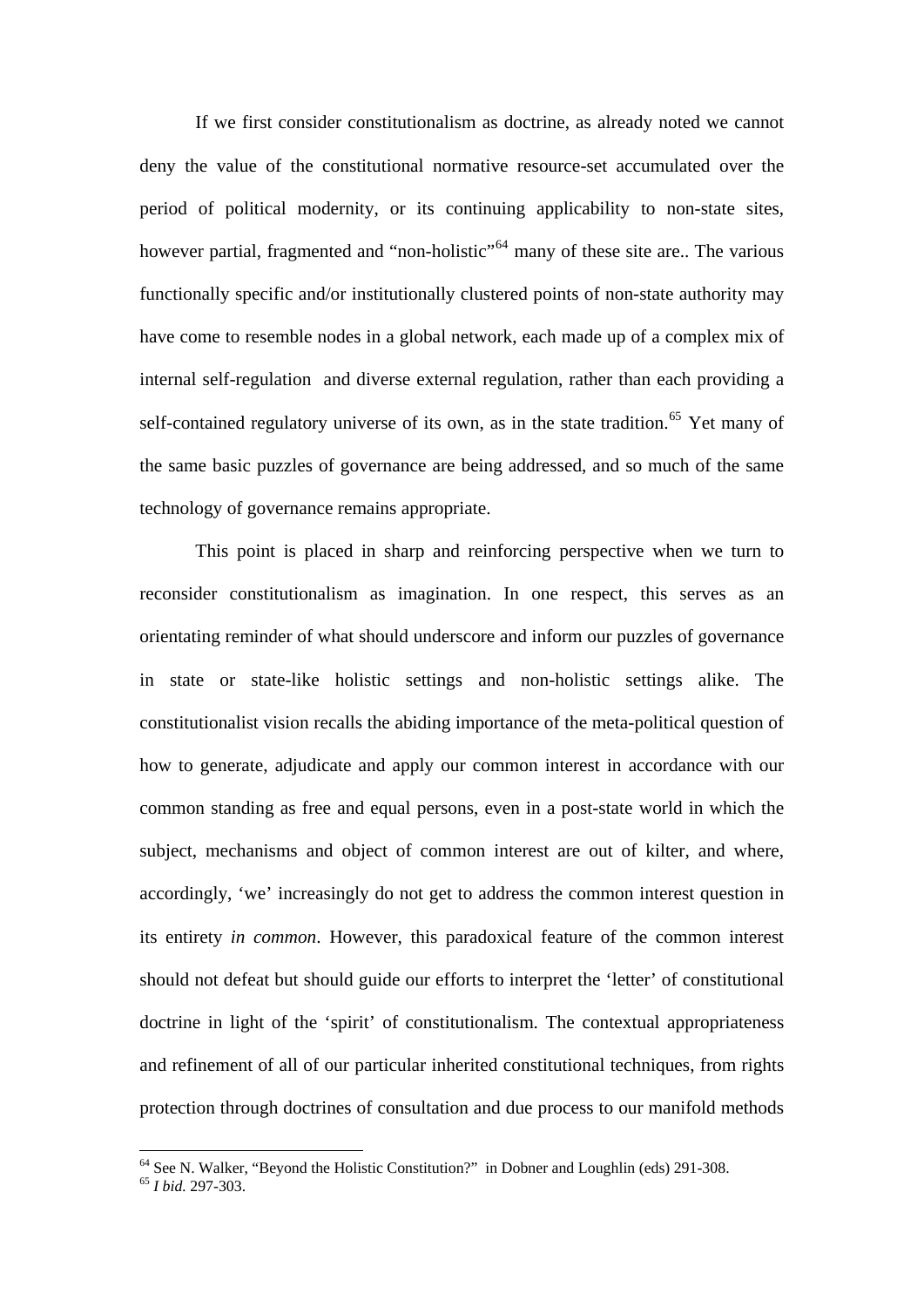for the devolution of legal power, should be informed by our adjusted sense of the elusive but still vital centrality of the idea of common interests amongst equals in a multi-centred world of overlapping and partial authorities.

Yet constitutionalism as imagination, as well as showing us how to keep the cup of self-government half-full, is also salutary in underlining our sense that it is half-empty. As well as serving as an important reminder of the deeper purpose of particular constitutional doctrines and the flexibility of their application, it also highlights what we no longer have or can guarantee to preserve. Constitutionalism as imagination recalls to us that in a context of constitutional foundationalism our sense of the political realm, of constituent power and of constituted power were linked together in a continuous framing logic, but that the sorts of constitutional questions we once posed and addressed within a joined-up political container now increasingly arise in a manner so fragmented and loosely coupled that they threaten the very promise of the political as embodying our capacity to make over the world in our own terms. Constitutionalism as imagination thus also functions as a kind of "placeholder"<sup>[66](#page-30-0)</sup> for what is in danger of being lost if we abandon our commitment to think and act as authors of the constitutive conditions of political society - however diverse and complexly intermingled the transnational societal reference of that political society might be - and acts as a continual prompt for us to seek to retain that aspiration, however formidable, and fashion its pursuit to our new circumstances.

## 5. **Constitutional Pluralism?**

<span id="page-30-0"></span><sup>66</sup> Koskenniemi, n9 above, 30.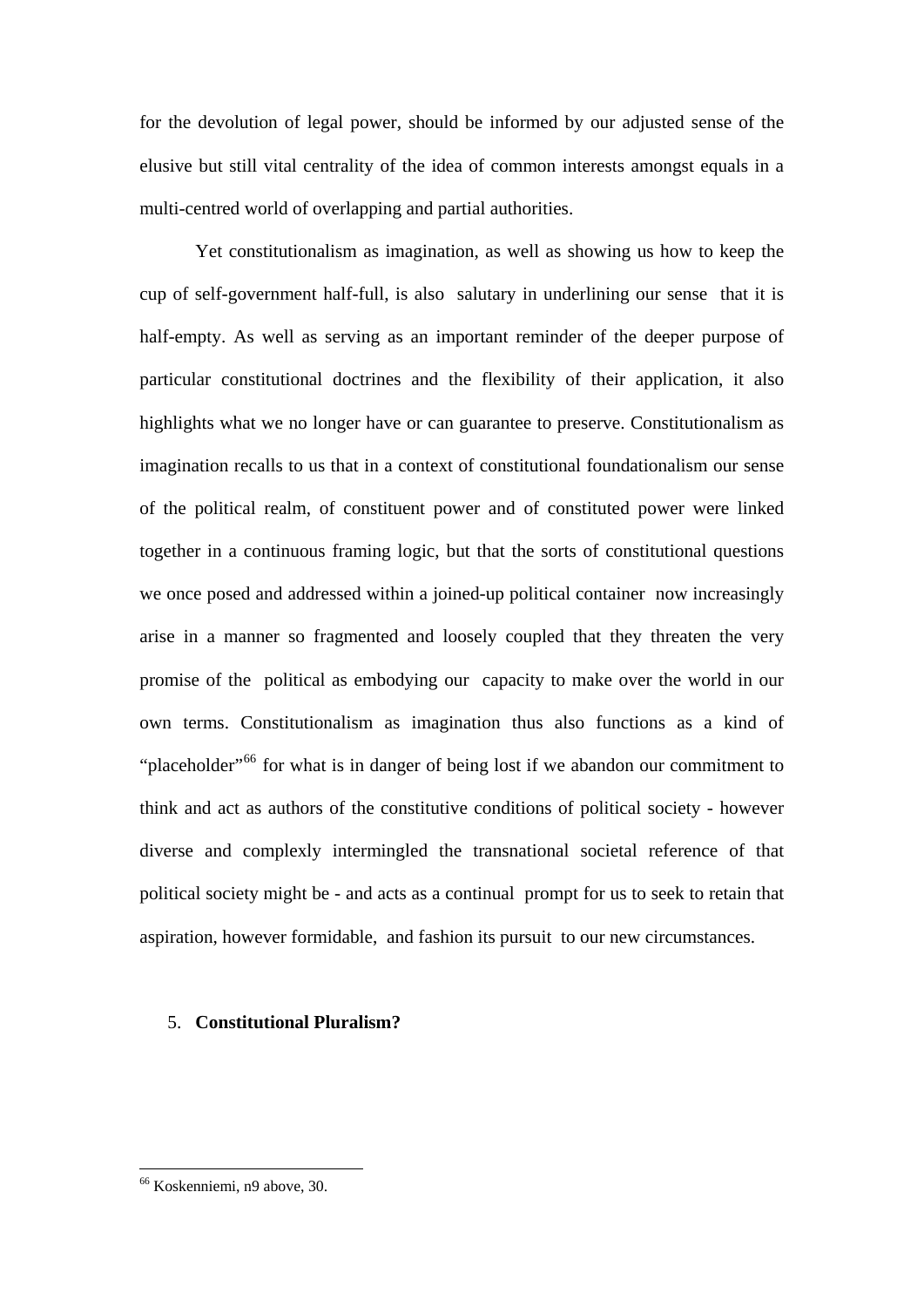But even if in these ways constitutionalism in general does remain relevant to the global conditions of late modernity, one last important question of language remains. Does the kind of loosely aligned dual-pronged approach to the sustenance of a constitutional discourse suggested here fit well with the particular perspective of *constitutional pluralism* which provided the starting point for our analysis?

The answer is a mixed one. In one sense constitutional pluralism is a product of the very structure of state-centred political modernity we are trying to look and think beyond. It is an attempt to solve a problem that is becoming outmoded. Constitutional pluralism, conceived of as idea of a constitutionally relevant connection between self-authorizing constitutional sites, silently assumes something like the statist template of constituent power as the legitimate basis for the selfauthorization of the post-national constitutional sites. If self-authorization increasingly lacks that legitimation, however, the focus of our concern shifts to the broader question of what form of legitimation is possible in place of or in supplementation of site-specific self-authorization.<sup>[67](#page-31-0)</sup> At the same time, with the weakening of the sources of internal, site-specific legitimation, our sense of the constitutional 'closure' of the various sites is reduced, and so in consequence is the puzzle of how such increasingly 'open' sites can relate constitutionally. In other words, the less site-specific we understand constitutional authority to be, the less problematic we conceive constitutional movement *across* boundaries, and the less sharply framed the original definitive questions of constitutional pluralism appear.

On the other hand, if we think of constitutional pluralism not as a series of doctrinal or otherwise constitutionally relevant answers to the puzzle of how different constitutions connect, but simply as referring to the continuing relevance of

<span id="page-31-0"></span> $67$  See e.g. S. Besson, "Whose Constitution(s)? International Law, Constitutionalism, and Democracy" in Dunoff and Trachtman (eds) *Ruling the World?* 381-408.